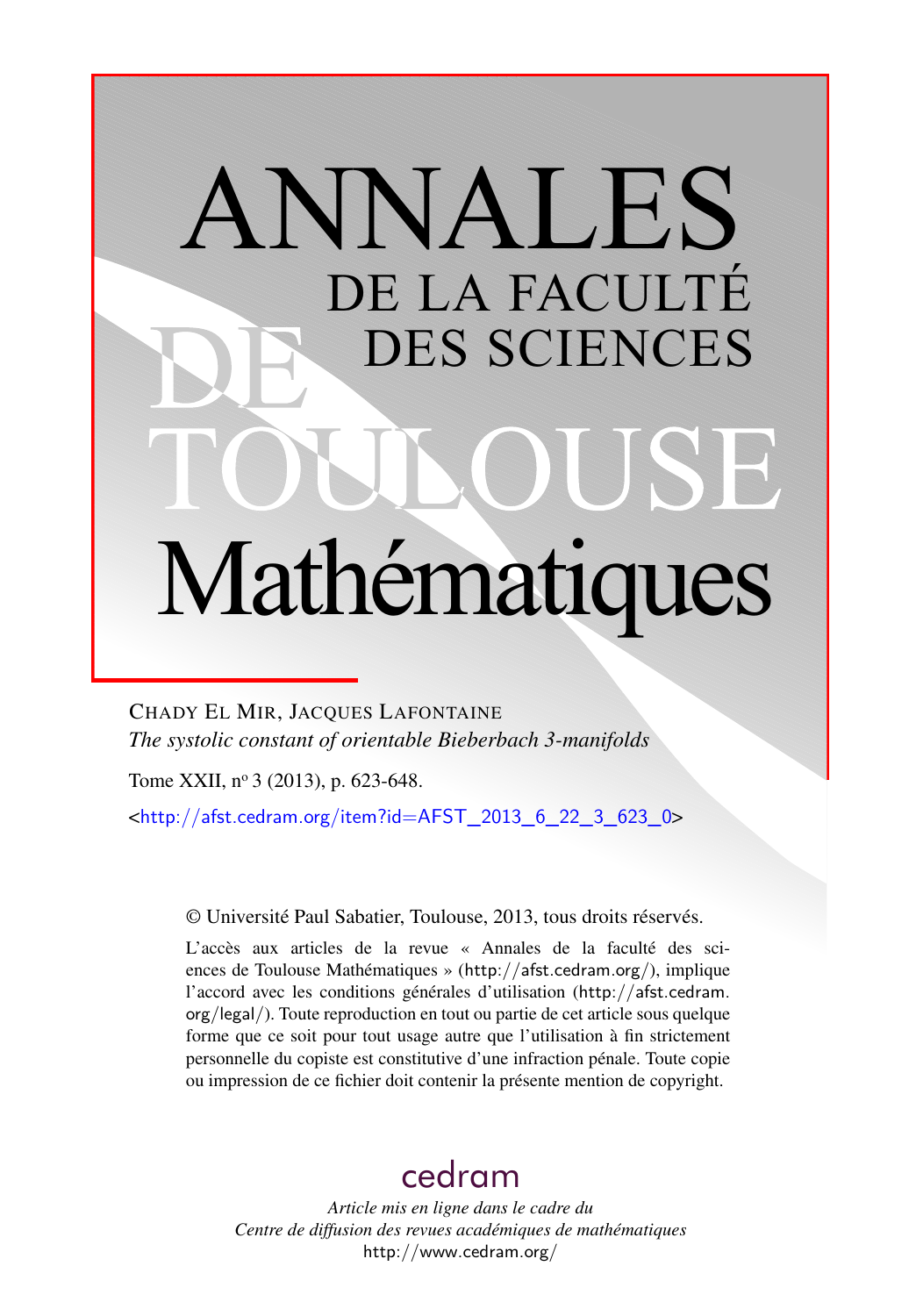CHADY EL  $\text{MIR}^{(1)}$ , JACQUES LAFONTAINE<sup>(2)</sup>

**ABSTRACT.**  $- A$  compact manifold is called *Bieberbach* if it carries a flat Riemannian metric. Bieberbach manifolds are aspherical, therefore the supremum of their systolic ratio, over the set of Riemannian metrics, is finite by a fundamental result of M. Gromov. We study the optimal systolic ratio of compact 3-dimensional orientable Bieberbach manifolds which are not tori, and prove that it cannot be realized by a flat metric. We also highlight a metric that we construct on one type of such manifolds  $(C_2)$  which has interesting geometric properties: it is extremal in its conformal class and the systole is realized by "very many" geodesics.

RÉSUMÉ. — Une variété compacte est appelée de Bieberbach si elle porte une métrique riemannienne plate. Les variétés de Bieberbach sont asphériques, par conséquent le supremum de leur quotient systolique, sur l'ensemble des métriques riemanniennes, est fini d'après un résultat fondamental de M. Gromov. On étudie le quotient systolique optimal des 3-variétés de Bieberbach compactes et orientables qui ne sont pas des tores, et on démontre qu'il n'est pas réalisé par une métrique plate. De plus, on met en ´evidence une m´etrique que l'on construit sur un type de telles variétés  $(C_2)$  qui a une géométrie intéressante : elle est extrêmale dans sa classe conforme et possède de « nombreuses » géodésiques systoliques.

jaclaf@math.univ-montp2.fr

Article proposé par Jean-Pierre Otal.

 $(*)$  Reçu le 01/10/2012, accepté le 27/03/2013

 $(1)$  Department of Mathematics and computer science, Beirut Arab University, P.O.Box 11 - 50 - 20 Riad El Solh 11072809, Beirut, Lebanon c.elmir@bau.edu.lb

 $(2)$  Institut de Mathématiques et Modélisation de Montpellier, CNRS, UMR 5149, Université Montpellier 2, CC 0051, Place Eugène Bataillon, F-34095 Montpellier Cedex 5, France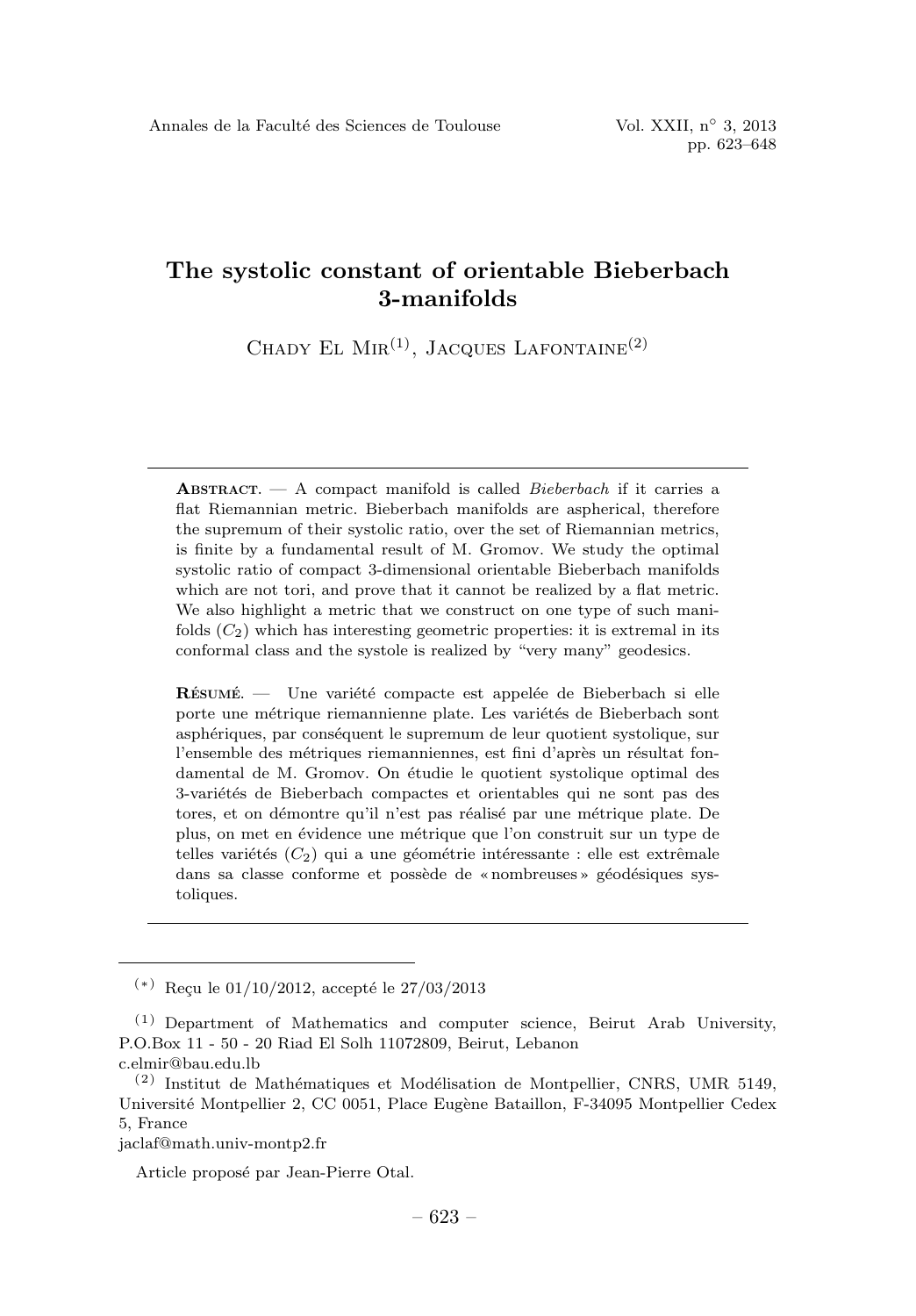# 1. Introduction

#### 1.1. Motivations and main result

The systole of a compact non simply connected Riemannian manifold  $(M^n, g)$  is the shortest length of a non contractible closed curve, we denote it by Sys(g). We are interested in the *systolic ratio*  $\frac{Sys(g)^n}{Vol(g)}$ , which is a scaleinvariant quantity. Note that it is well defined even if  $q$  is only continuous, i.e. a continuous section of the fiber bundle  $S^2T^*M$  of symmetric forms.

An isosystolic inequality on a manifold  $M$  is a inequality of the form

$$
\frac{\operatorname{Sys}(g)^n}{\operatorname{Vol}(g)} \leqslant C < +\infty
$$

that holds for any Riemannian metric  $g$  on  $M$ . The smallest such constant C is called the *systolic constant*.

A systolic geodesic is a closed curve, not homotopically trivial, whose length is equal to the systole.

A precursory work about systolic inequalities is that of Charles Loewner (1949, unpublished) and his student P. M. Pu ([16]). The fundamental article of Misha Gromov (cf. [13]) was the birth certificate of systolic geometry, that is the study of systolic inequalities on manifolds. For more details about the subject see the survey  $[6]$  of Marcel Berger and the book  $[15]$  of Mikhaïl Katz.

As far as this work is concerned, we put emphasis on two facts :

a) Compact manifolds which are covered by  $\mathbb{R}^n$  do satisfy an isosystolic inequality (this is just an application of the general result of [13]).

b) The systolic constant is in general fairly non explicit (see [13] again).

In fact, the supremum of  $\frac{\mathrm{sys}(g)^n}{\mathrm{vol}(g)}$  is known in three cases only:

- 1. The torus  $T^2$ : the supremum is achieved for the flat hexagonal metric (C. Loewner, 1949, see [12], p. 95)
- 2. The real projective plane : the supremum is achieved for the constant curvature metric (P.M. Pu 1952, see [16]).
- 3. The Klein bottle : the supremum is achieved for a singular Riemannian metric, with constant curvature  $+1$  outside a singular curve (C. Bavard, see [2]).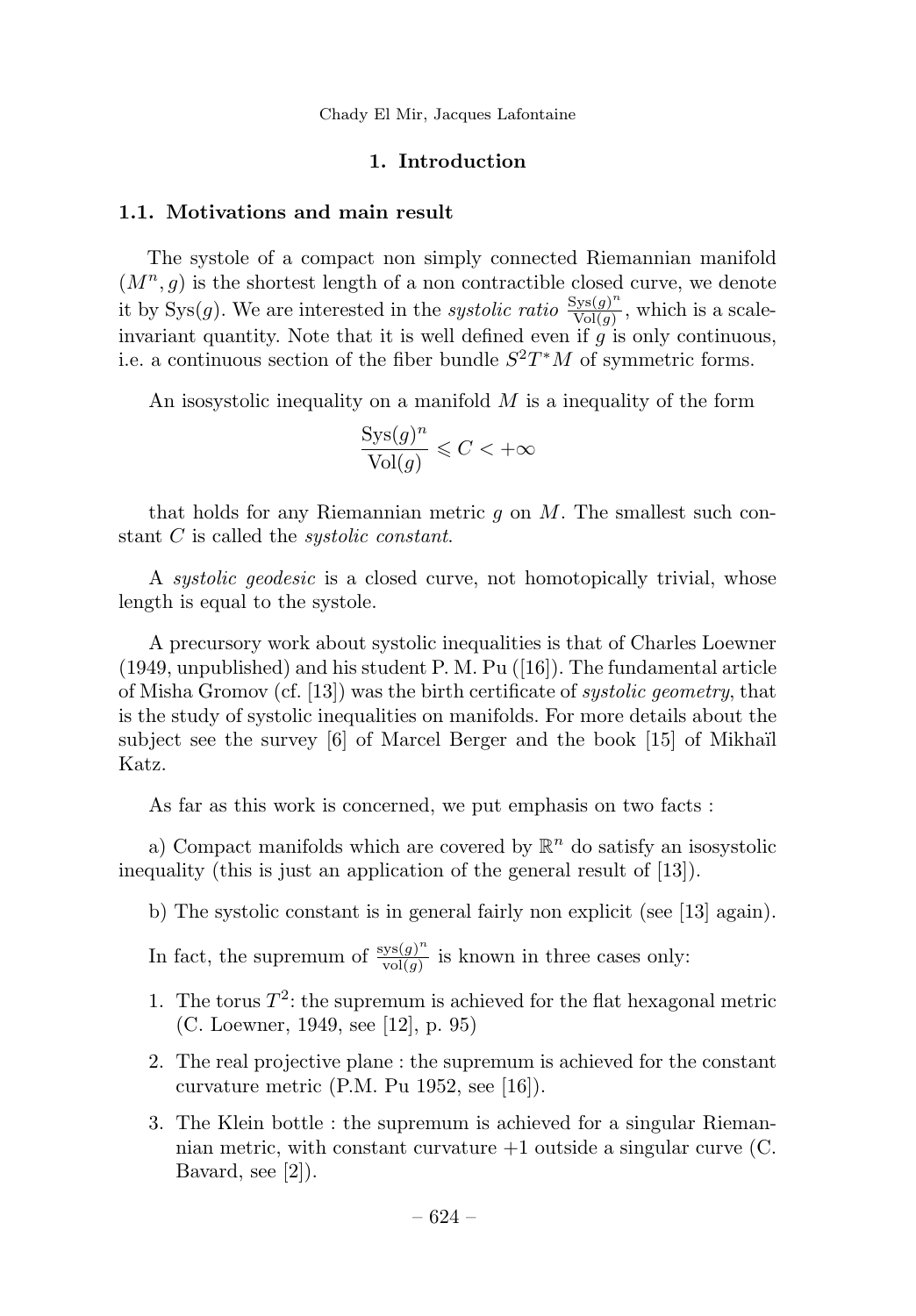However, if the systole is replaced by the so-called *stable systole* stsys $(q)$ , the explicit inequality

$$
\frac{\text{stsys}(g)^n}{\text{Vol}(g)} \leqslant (\gamma_n)^{n/2}
$$

(where  $\gamma_n$  denotes the Hermite constant) holds for the *n*-dimensional torus, and the bound is attained for some flat tori. See [15], ch. 17, for a more general result (Burago-Ivanov-Gromov inequality), and details about the stable systole.

In the present work, we are interested in Bieberbach manifolds, i.e. compact manifolds that carry a flat Riemannian metric. Standard Riemannian geometry shows that these manifolds are covered by  $\mathbb{R}^n$ , and therefore satisfy an isosystolic inequality.

For  $n = 3$ , there are six orientable Beberbach manifolds (Hantzsche– Wendt classification, see [18] or 2.2 below). One of them is the torus  $T^3$  for which, in contrast with the stable case, it is not known whether the optimal metric is flat. As for the other manifolds, since their first Betti number is strictly smaller than 3, the assumptions of Burago-Ivanov-Gromov inequality are not satisfied.

Our result is the following :

THEOREM  $1.1.$  — Let M be a Bieberbach orientable manifold of dimension 3 that is not a torus. Then there exists on M a Riemannian metric g such that, for any flat metric h,

$$
\frac{(\operatorname{sys}(h))^3}{\operatorname{vol}(h)} < \frac{(\operatorname{sys}(g))^3}{\operatorname{vol}(g)}.
$$

(See theorem 5.6 for an example of a more precise statement.)

We already proved the same result for non-orientable 3-dimensional Bieberbach manifolds (see [11]). The main idea consisted in the fact that we can get any such manifold by suspending a Klein bottle. Then, by taking a suitable metric suspension of the Bavard metric, one can beat the systolic ratio of flat metrics. The orientable case is a bit more involved.

Actually this technique does not work for the orientable case, since the manifolds cannot be foliated by Klein bottles or Möbius bands as in the non-orientable case. The key idea is that all these manifolds contain isolated systolic geodesics in the case of the extremal metric among the flat ones. Therefore we will be able to decrease the volume by "digging" around the geodesic systolic without shortening the systole (multiplying the metric in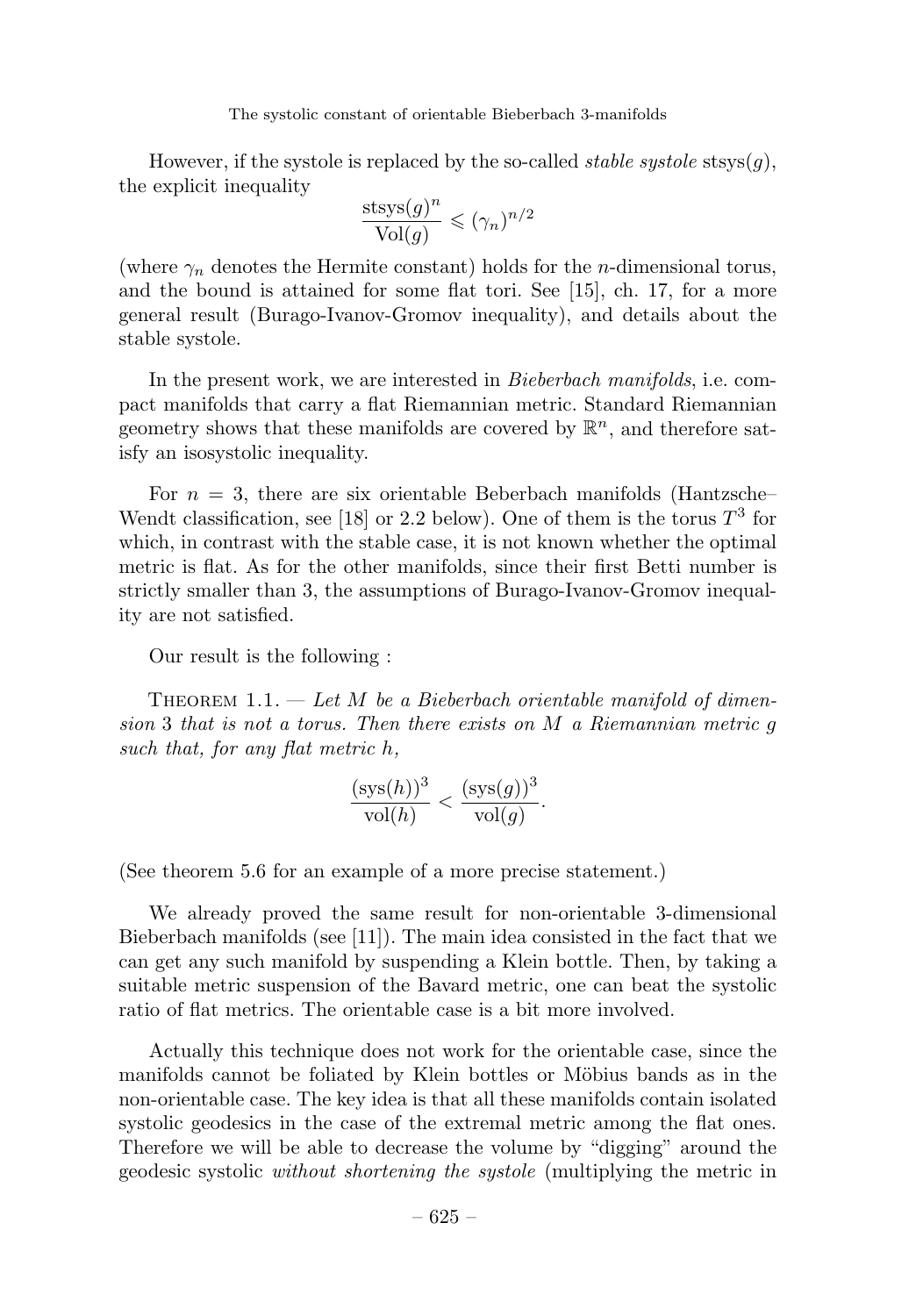the direction of this systolic geodesic by a function equal to 1 on the geodesic and less than 1 in its neighborhood).

The case of the manifold  $C_{2,2}$  (see 2.2 below) is straightforward thanks to the following (folk) result.

If g is an extremal Riemannian metric (possibly singular) on M, the systolic geodesics do cover M (see [8]).

This property is satisfied by flat tori, and real projectives endowed with their metrics of constant curvature. On Bieberbach manifolds of dimension 3, the metrics that optimize the systolic ratio *among flat metrics* also satisfy this property, except for the manifold  $C_{2,2}$  (cf. [18] p.117-118, and the suggestive figure of [17], p.236). This property gives the result for  $C_{2,2}$ .

The metrics that we construct also satisfy this property, and so there is no obvious obstacle that prevents them from being extremal. Actually we highlight the metric we construct on the manifold  $C_2$ , (see sections 7 and 8) because it verifies an even stronger property : it is covered by systolic geodesics of any systolic class (a systolic class is a free homotopy class which contains at least one systolic geodesic).

It is worth-noting that the optimal flat metric on  $C_2$  does not satisfy this property. We also prove in section 7 that this metric is extremal in its conformal class.

#### 2. Flat manifolds

### 2.1. Classification of flat manifolds

Compact flat manifolds are quotients  $\mathbb{R}^n/\Gamma$ , where  $\Gamma$  is a discrete cocompact subgroup of affine isometries of  $\mathbb{R}^n$  acting freely. By the theorem of Bieberbach Γ is an extension of a finite group G by a lattice  $\Lambda$  of  $\mathbb{R}^n$  (see for example [9]). This lattice is the subgroup of the elements of  $\Gamma$  that are translations, we obtain then the following exact sequence:

$$
0 \longrightarrow \Lambda \longrightarrow \Gamma \longrightarrow G \longrightarrow 1
$$

Actually, if M is a flat manifold, M is the quotient of the flat torus  $\mathbb{R}^n/\Lambda$ by an isometry group isomorphic to  $G$ . Two compact and flat manifolds  $\mathbb{R}^n/\Gamma$  and  $\mathbb{R}^n/\Gamma'$  are homeomorphic if and only if the groups  $\Gamma$  and  $\Gamma'$  are isomorphic. Such groups are then conjugate by an affine isomorphism of  $\mathbb{R}^n$ : two compact and flat homeomorphic manifolds are affinely diffeomorphic.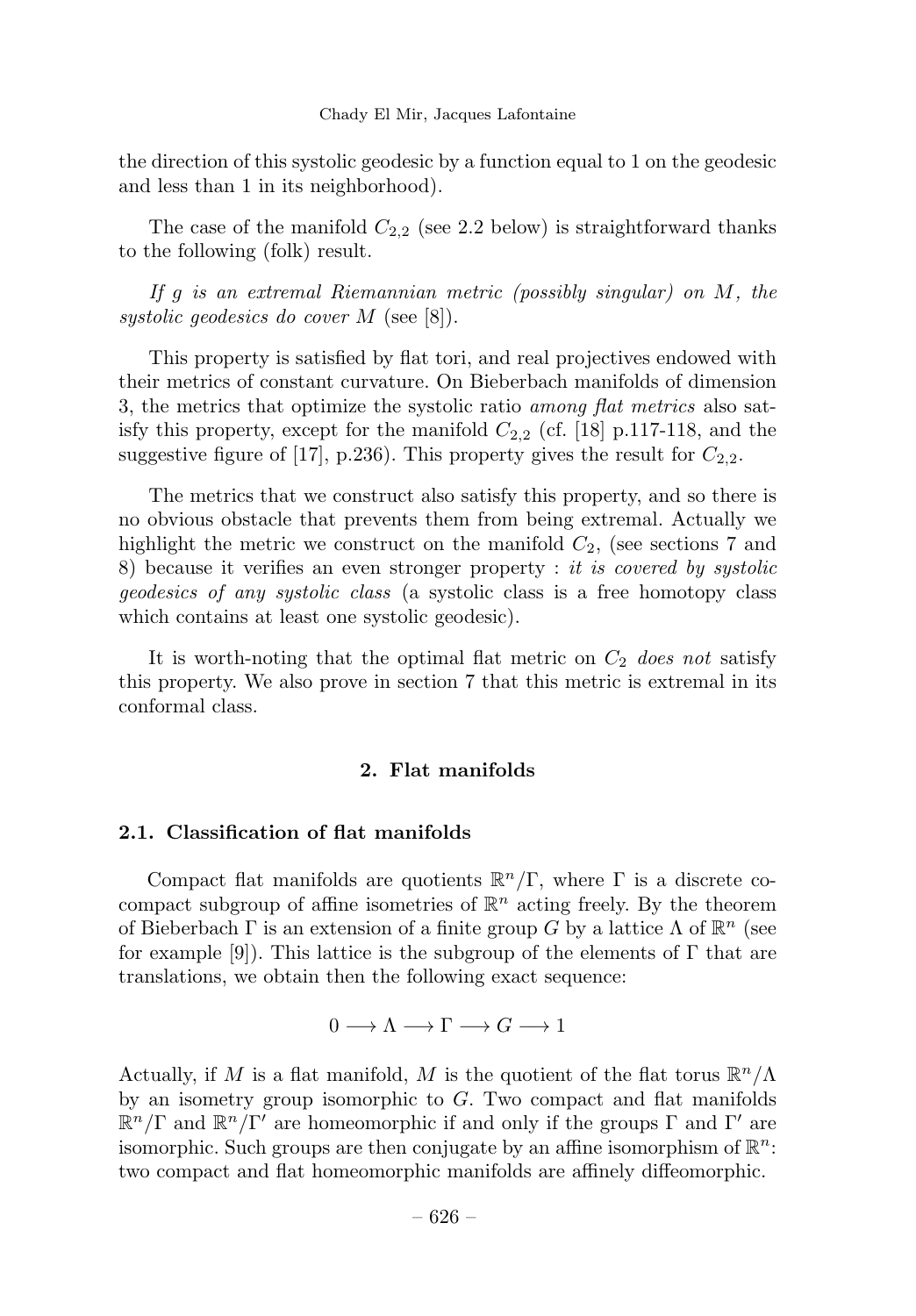#### 2.2. 3-dimensional orientable flat manifolds

The classification of flat manifolds of dimension 3 results of a direct method of classification of discrete, cocompact subgroups of  $\text{Isom}(\mathbb{R}^3)$  operating freely. This classification is due to W. Hantzsche and H. Wendt (1935), and exposed in the book [18] of J.A. Wolf. There exist ten compact and flat manifolds of dimension 3 up to diffeomorphism, six are orientable and four are not.

In the orientable case, the types are caracterized by the holonomy group G, this reason motivates the notation of W. Thurston (cf. [17]  $p.235$ ) that we follow. A rotation of angle  $\alpha$  around an axis a will be denoted by  $r_{a,\alpha}$ .

i)  $G = \{1\}$ : type  $C_1$ . This is the torus, it is the quotient of  $\mathbb{R}^3$  by an arbitrary lattice of  $\mathbb{R}^3$ .

ii)  $G = \mathbb{Z}_2$ : type  $C_2$ . Given a basis  $(a_1, a_2, a_3)$  of  $\mathbb{R}^3$  with  $a_3 \perp (a_1, a_2)$ , let Γ be the subgroup of isometries of  $\mathbb{R}^3$  generated by  $t_{a_3/2} \circ r_{a_3,\pi}$  and the translations  $t_{a_1}$  and  $t_{a_2}$ . The quotient  $\mathbb{R}^3/\Gamma$  is a manifold of type  $C_2$ . The lattice Λ generated by  $t_{a_1}$ ,  $t_{a_2}$  et  $t_{a_3}$  is of index 2 in Γ.

This manifold is the quotient of the torus  $\mathbb{R}^3/\Lambda$  by the cyclic group of order 2 generated by (the quotient map of)  $t_{a_2/2} \circ r_{a_3,\pi}$ .

iii)  $G = \mathbb{Z}_4$ : type  $C_4$ . Given an orthogonal basis  $(a_1, a_2, a_3)$  of  $\mathbb{R}^3$  with  $|a_1| = |a_2|$ , let  $\Gamma$  be the subgroup of isometries of  $\mathbb{R}^3$  generated by  $t_{a_3/4}$   $\circ$  $r_{a_3,\pi/2}$  and the translations  $t_{a_1}$  et  $t_{a_2}$ . The quotient  $\mathbb{R}^3/\Gamma$  is a manifold of type  $C_4$ . The lattice  $\Lambda$  generated by  $t_{a_1}, t_{a_2}$  and  $t_{a_3}$  is of index 4 in  $\Gamma$ .

This manifold is the quotient of the torus  $\mathbb{R}^3/\Lambda$  by the cyclic group of order 4 generated by (the image of)  $t_{a_3/4} \circ r_{a_3,\pi/2}$ . It is also the quotient of  $C_2$  (the basis  $(a_1, a_2, a_3)$  should be chosen orthogonal with  $|a_1| = |a_2|$ ), by the subgroup generated by  $t_{a_3/4} \circ r_{a_3,\pi/2}$ .

iv)  $G = \mathbb{Z}_6$ : type  $C_6$ . Given a basis  $(a_1, a_2, a_3)$  of  $\mathbb{R}^3$  with  $a_3 \perp (a_1, a_2)$ ,  $|a_1| = |a_2|$  and  $(a_1, a_2) = \pi/3$ , let  $\Gamma$  be the subgroup of isometries of  $\mathbb{R}^3$ generated by  $t_{a_3/6} \circ r_{a_3,\pi/3}$  and the translations  $t_{a_1}$  et  $t_{a_2}$ . The quotient  $\mathbb{R}^3/\Gamma$  is a manifold of type  $C_6$ . The lattice  $\Lambda$  generated by  $t_{a_1}, t_{a_2}$  and  $t_{a_3}$  is of index 6 in Γ.

The manifold  $C_6$  is the quotient of the torus  $\mathbb{R}^3/\Lambda$  by the cyclic group of order 6 generated by (the image of)  $t_{a_3/6} \circ r_{a_3,\pi/3}$ . It is also the quotient of  $C_2$  by the subgroup generated by  $t_{a_3/6} \circ r_{a_1,\pi/3}$ .

v)  $G = \mathbb{Z}_3$ : type  $C_3$ . Given a basis  $(a_1, a_2, a_3)$  of  $\mathbb{R}^3$  with  $a_3 \perp (a_1, a_2)$ ,  $|a_1| = |a_2|$  and  $(a_1, a_2) = 2\pi/3$ , let Γ be the subgroup of isometries of  $\mathbb{R}^3$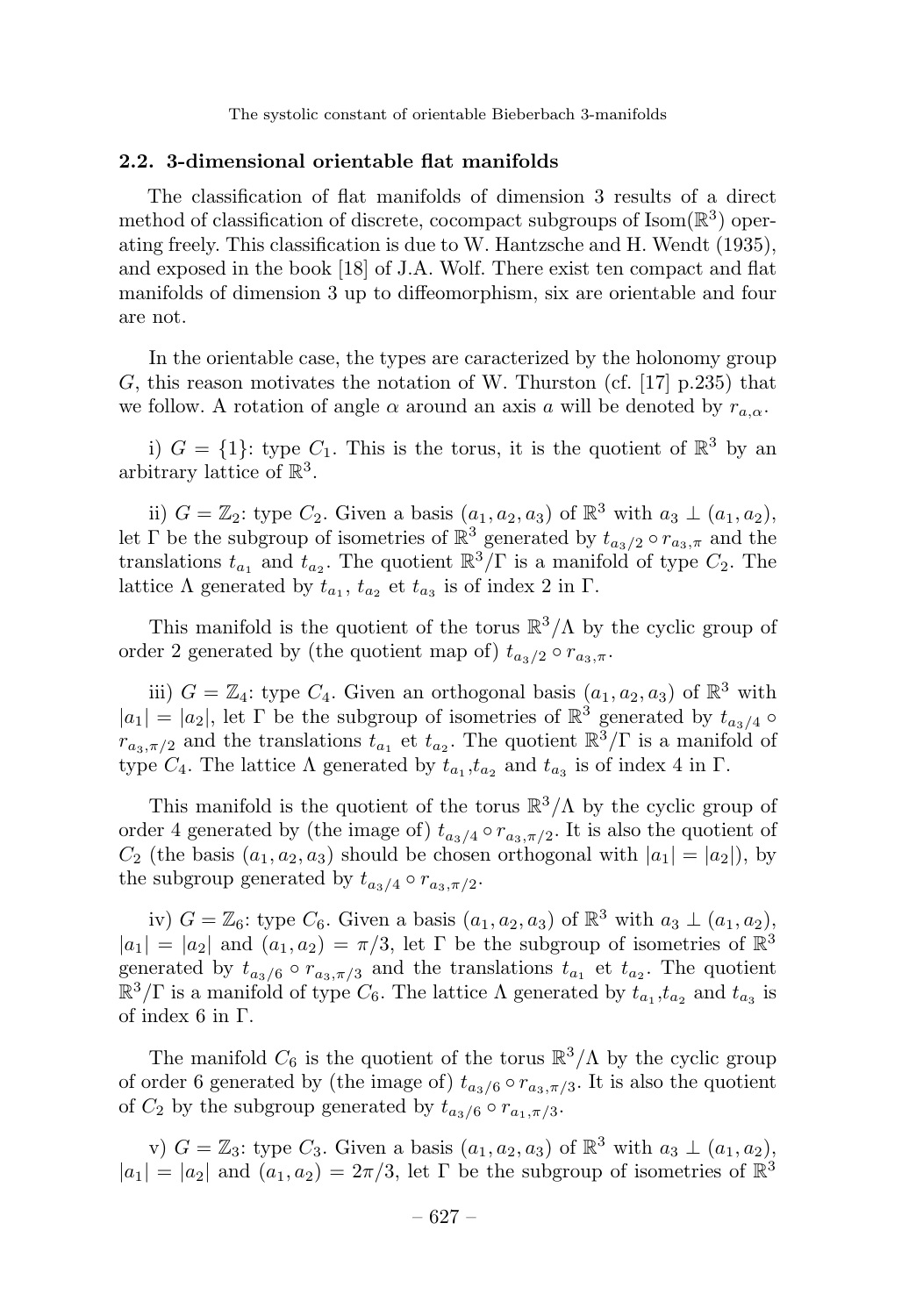generated by  $t_{a_3/3} \circ r_{a_3,2\pi/3}$  and the translations  $t_{a_1}$  et  $t_{a_2}$ . The quotient  $\mathbb{R}^3/\Gamma$  is a manifold of type  $C_3$ . The lattice  $\Lambda$  generated by  $t_{a_1}, t_{a_2}$  and  $t_{a_3}$ is of index 3 in Γ. This manifold is the quotient of the torus  $\mathbb{R}^3/\Lambda$  but it is not a quotient of  $C_2$ .

vi)  $G = \mathbb{Z}_2 \times \mathbb{Z}_2$ : type  $C_{2,2}$ . Given an orthogonal basis  $(a_1, a_2, a_3)$  of  $\mathbb{R}^3$ , let  $\Gamma$  be the subgroup of isometries of  $\mathbb{R}^3$  generated by  $t_{a_1/2} \circ r_{a_1,\pi}$ ,  $t_{(\frac{a_1+a_2}{2})} \circ r_{a_2,\pi}$  and  $t_{(\frac{a_1+a_2+a_3}{2})} \circ r_{a_3,\pi}$ . The quotient  $\mathbb{R}^3/\Gamma$  is the manifold  $C_{2,2}$ . This time, the holonomy group G is not cyclic, it is equal isomorphic to  $\mathbb{Z}_2 \times \mathbb{Z}_2$ .

#### 3. Singular metrics on Bieberbach manifolds

All the singular metrics we will use give rise to *length spaces* (cf. [7]). In this section we will define these metrics in the setting of Riemannian polyhedrons. For further details on this notion see [1].

A polyhedron is a topological space endowed with a triangulation, i.e. divided into simplexes glued together by their faces. We denote by  $\Sigma$  and arbitrary simplexe of a polyhedron P.

DEFINITION 3.1.  $- A$  Riemannian metric on a polyhedron P is a family of Riemannian metrics  $\{g_{\Sigma}\}_{\Sigma \in I}$ , where I is in bijection with the set of simplexes of P. These metrics should satisfy the following conditions:

- 1. Every  $g_{\Sigma}$  is a smooth metric in the interior of the simplex  $\Sigma$ .
- 2. The metrics  $g_{\Sigma}$  coincide on the faces; i.e. for any pair of simplexes  $\Sigma_1$ ,  $\Sigma_2$ , we have the equality

$$
g_{\Sigma_1}|_{\Sigma_1 \bigcap \Sigma_2} = g_{\Sigma_2}|_{\Sigma_1 \bigcap \Sigma_2}
$$

Such a Riemannian structure on the polyhedron allows us to calculate the length of any piecewise smooth curve in  $P$ , this way, the polyhedron  $(P, q)$  turns out to be a length space.

Note that the Riemannian measure is defined exactly as in the smooth case. The volume of the singular part is equal to zero.

The geodesics of a Riemannian polyhedron are the geodesics of the associated length structure (see [7]). In the interior of a simplex  $(\Sigma, g_{\Sigma})$ , the first variation formula shows that such a geodesic is a geodesic of  $g_{\Sigma}$  in the Riemannian sense (see [11] p. 102 for an example).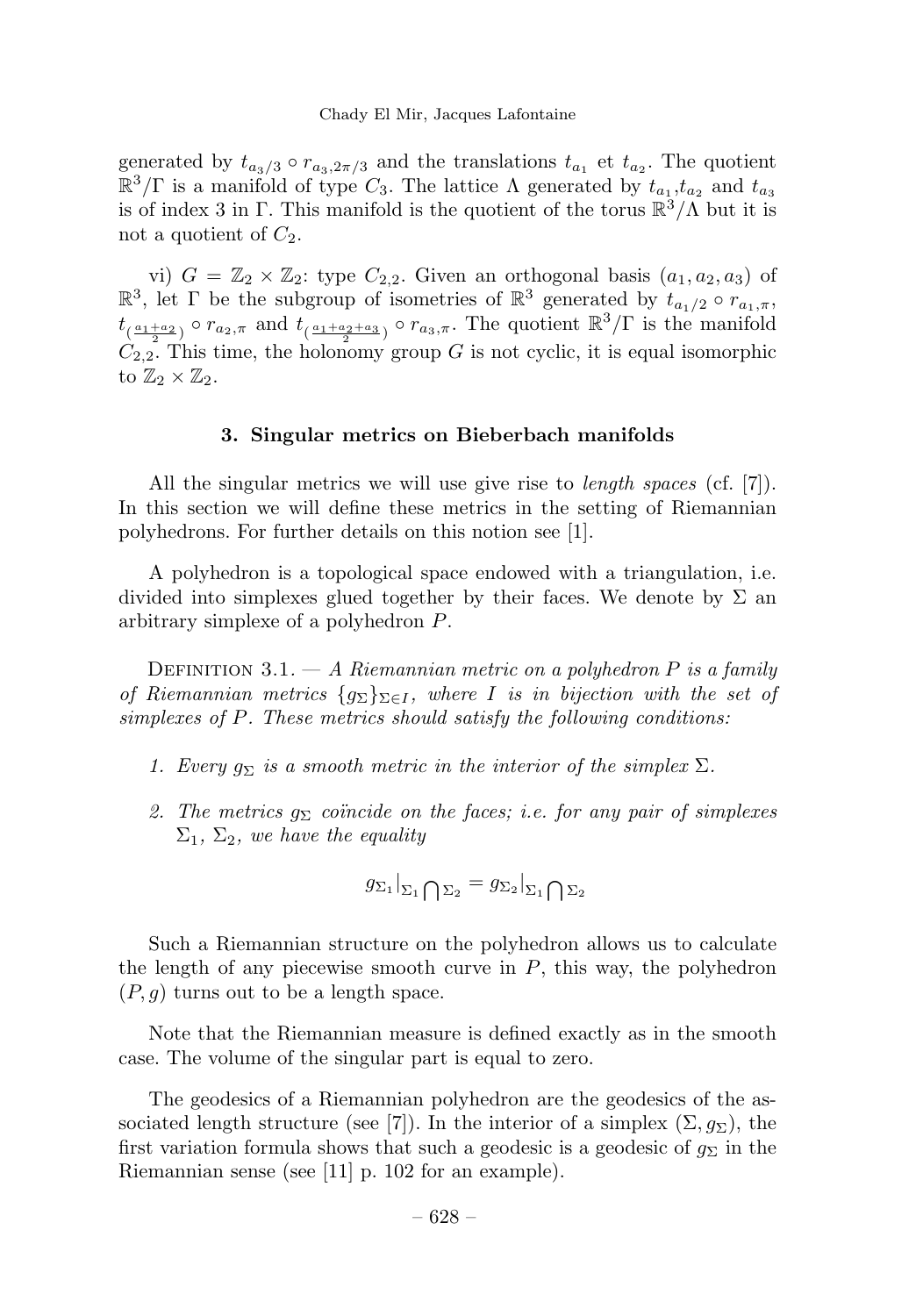#### 3.1. The Klein-Bavard bottle

We know by Bavard ([2]) that the unique extremal Klein bottle for the isosystolic inequality is not flat (see also [13]), it is singular and has curvature equal to  $+1$  outside the singularities:

We start with the round sphere, and we locate the points by their latitude φ and their longitude θ. For  $\phi_o \in ]0, \pi/2[$ , let  $\Sigma_{\phi_o}$  be the domain defined by  $|\phi| \leq \phi_o$ . In  $\Sigma_{\phi_o}$ , the round metric is given by  $d\phi^2 + \cos^2 \phi d\theta^2$ . Note that the universal cover of  $\Sigma_{\phi}$  is the strip  $\mathbb{R} \times [-\phi_o, \phi_o]$  with the same metric. Here we introduce in  $\mathbb{R}^2$  the singular Riemannian metric

$$
d\phi^2 + f^2(\phi)d\theta^2,\tag{3.1}
$$

where f is the  $2\phi_0$  periodic function which agrees with  $\cos\phi$  in the interval  $[-\phi_o, \phi_o].$ 

Example  $3.2$ . — The metric on the Klein bottle that gives the best systolic ratio  $\left(\frac{\pi}{2\sqrt{2}}\right)$  is obtained for  $\phi_o = \frac{\pi}{4}$  by taking the quotient of the plane endowed with the metric 3.1 by the action of the group generated by

$$
(\theta, \phi) \mapsto (\theta + \pi, -\phi) \quad \text{et} \quad (\theta, \phi) \mapsto (\theta, \phi + 4\phi_0).
$$

For more details on the Klein-Bavard bottle see [11], [3] and [5].

Remark  $3.3.$  — It may seem more natural to take the quotient of the plane (endowed with the metric 3.1) by the group generated by

$$
(\theta, \phi) \mapsto (\theta + \pi, -\phi)
$$
 and  $(\theta, \phi) \mapsto (\theta, \phi + 2\phi_0)$ 

the surface we obtain is indeed a Klein bottle but it does not give the best systolic ratio: the geodesics closed by the correspondence  $(\theta, \phi) \mapsto$  $(\theta, \phi + 2\phi_0)$  have a length equal to  $\pi/2$  whereas the ones closed by the correspondence  $(\theta, \phi) \mapsto (\theta, \phi + 2\phi_0)$  have length  $\pi$ . It is then possible to reduce the volume without shortening the systole by reducing the metric in the direction of the long closed curves.

#### 3.2. Singular metrics on orientable Bieberbach manifolds

Starting with an arbitrary lattice  $\Delta$  of  $\mathbb{R}^2$ , we introduce the associated Dirichlet-Voronoï tiling. It is a tiling of the plane by hexagons (or rectangles if the lattice  $\Delta$  is rectangle)  $A_p$  centered at the points p of the lattice. Then a lattice of  $\mathbb{R}^3$  of the form  $\Delta \times c\mathbb{Z}$ , where  $c > 0$ , allows us to tile  $\mathbb{R}^3$  naturally with hexagonal or rectangular prisms that we denote by  $D_p$ .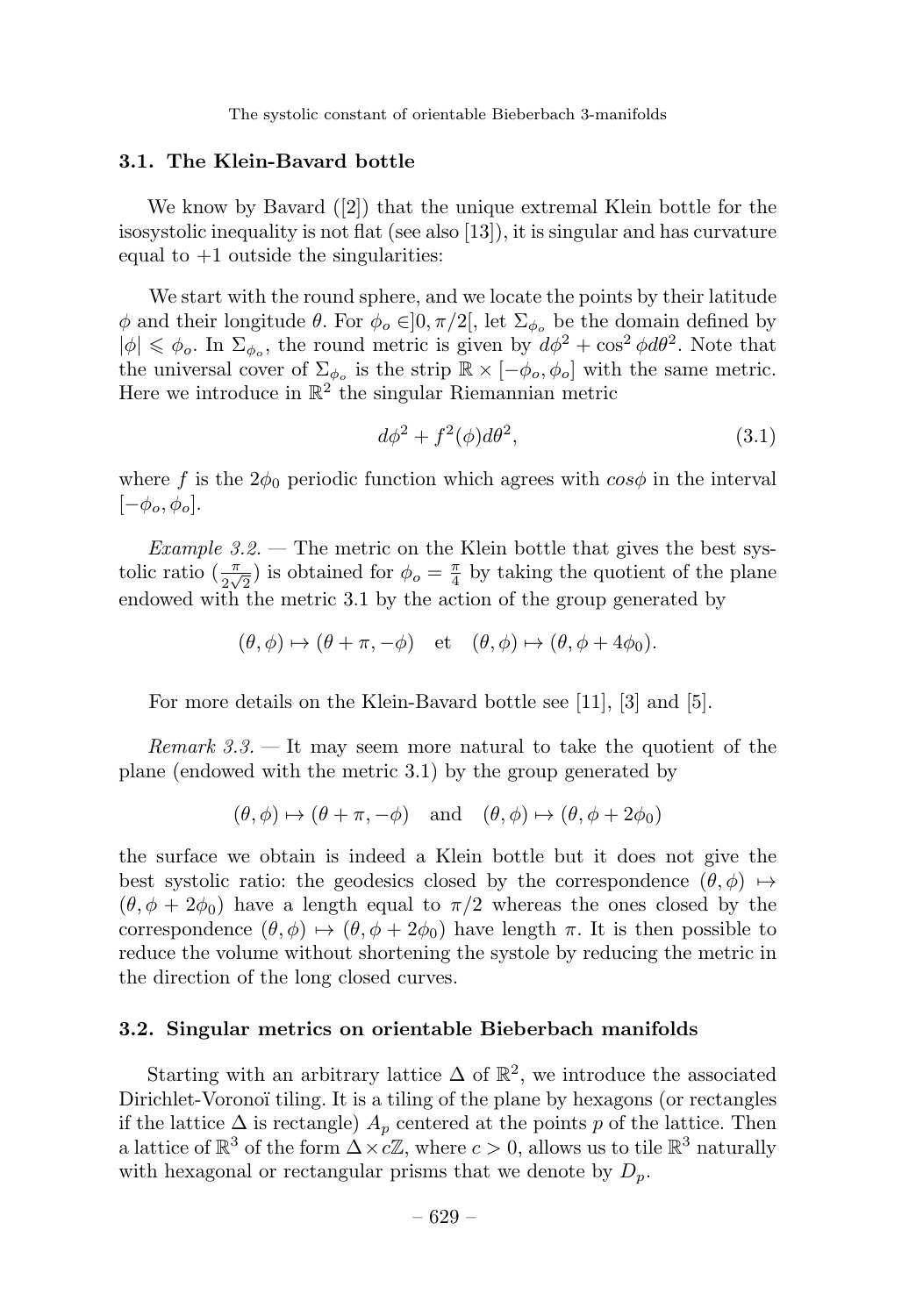Now we introduce on  $\mathbb{R}^3$  the Riemannian singular metric  $h(m) = dx^2 +$  $dy^2 + \psi(m)dz^2$ , where we set, for  $m(x, y, z) \in D_p$ ,  $\psi(m) = \cos^2 \text{dist}((x, y), p)$ , with dist $((x, y), p) < \pi/2$ . If m is in two domains  $D_p$  and  $D_{p'}$  then p and  $p'$  are at the same distance from m: the map  $\psi$  is well defined. It is continuous, but it is not  $C^1$ . The connected component of the identity in the group of isometries of  $(\mathbb{R}^3, h)$  consists of the vertical translations  $(x, y, z) \mapsto (x, y, z + c')$ . The translations by the vectors of  $\Delta$  are also isometries. It is important to note that the metric  $h$  can also be written in the form  $dx^2 + dy^2 + \cos^2(d((x, y), \Delta))$ , where  $d((x, y), \Delta)$  is the distance from the point  $(x, y)$  to the lattice  $\Delta$ .

The quotient of  $(\mathbb{R}^3, h)$  by the group  $\Delta \times c\mathbb{Z}$  is a singular torus of dimension 3. We denote by  $(T, h)$  this special torus. The sections of  $(T, h)$  by the planes  $z = constant$  are 2-dimensional totally geodesic flat tori. All these flat tori are isometric to  $\mathbb{R}^2/\Delta$ . Note that the map from  $(T,h)$  onto the torus  $\mathbb{R}^2/\Delta$ , which consists in projecting onto the torus  $z=0$ , is a Riemannian submersion.

With a good choice of the lattice  $\Delta$ , the transformations  $t_{a_3/n} \circ r_{a_3,2\pi/n}$  $(n = 2, 3, 4, 6)$ , described in the classification of the flat orientable manifolds, become isometries of  $(T,h)$  (The lattice  $\Delta$  should be square to get  $C_4$  and hexagonal to get  $C_3$  and  $C_6$ ). This way we get a family of singular Riemannian metrics on the manifolds of type  $C_2$ ,  $C_3$ ,  $C_4$  and  $C_6$ .

Remark  $3.4.$  — Actually this construction also works if we take the quotient of  $(\mathbb{R}^3, h)$  by the lattice  $n\Delta \times c\mathbb{Z}$   $(n \in \mathbb{N}^*)$ . Starting with this torus, we can re-obtain all the manifolds  $C_i$   $(i = 2, 3, 4, 6)$  exactly the same way as for the torus  $(T, h)$ . We will see in the next sections that taking  $n = 2$  is more useful to get "good systolic ratios" on these manifolds.

#### 4. Two singular tori and their systole

We take the quotient of the Riemannian singular space  $(\mathbb{R}^3, h)$  seen in section 3.2 by the lattice  $2\Delta \times 2\pi\mathbb{Z}$ . We get a 3-dimensional torus  $(T, g)$ whose singular locus is connected. It can be described as follows: the tiling of  $\mathbb{R}^3$  defined by the Voronoï domains associated to  $\Delta$  gives us a triangulation (with four hexagonal faces in the generic case, four rectangular faces if the lattice is rectangular) of  $\mathbb{R}^2/2\Delta$ . Let L be the 1-skeleton of this triangulation. The singular locus is  $L \times \mathbb{R}/2\pi\mathbb{Z}$ .

The sections of  $(T, g)$  by planes containing the axis of a domain  $D_p$  are surfaces of curvature  $+1$  as long as we stay in the interior of  $D_p$ . These surfaces, that we denote by  $S_p$ , are actually spherical cylinders with boundary.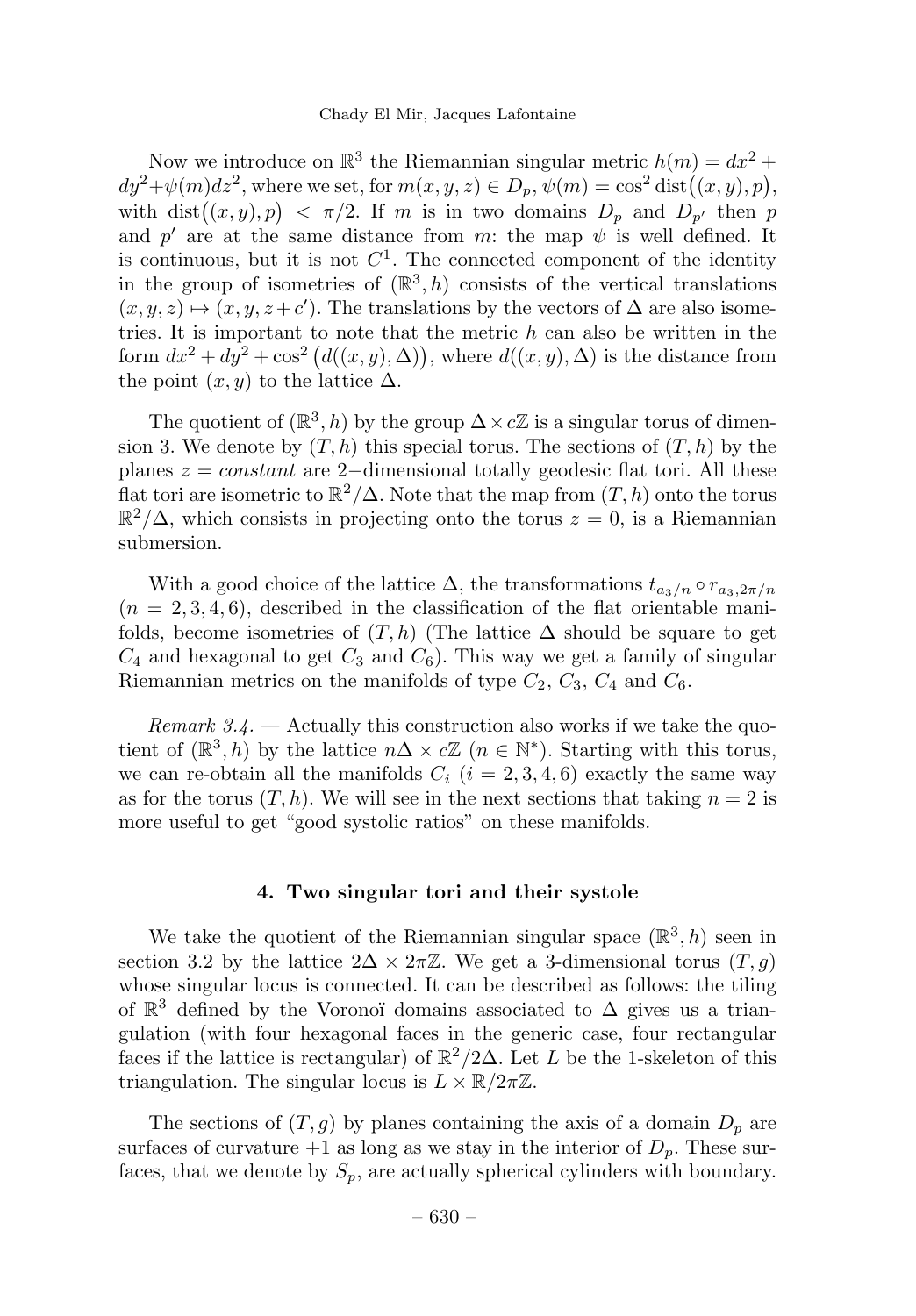Remark  $4.1$ . To preserve the systole and reduce the volume of the manifolds of type  $C_i$  we have to take the quotient of  $(\mathbb{R}^3, h)$  by the lattice  $2\Delta \times 2\pi\mathbb{Z}$  and not by  $\Delta \times 2\pi\mathbb{Z}$ . This prevents shortening closed curves at the level of the surfaces  $S_n$ .

#### 4.1. The torus  $(T, g_c)$

First suppose that the lattice  $\Delta$  is square and generated by two vectors of norm  $2a > 0$ . This lattice is generated by three translations  $t_1 : (x, y, z) \longrightarrow$  $(x+4a, y, z), t_2 : (x, y, z) \longrightarrow (x, y+4a, z) \text{ and } t_3 : (x, y, z) \longrightarrow (x, y, z+2\pi).$ We denote by  $(T, g_c)$  the quotient torus.

Note that the symmetries with respect to the surfaces  $x = pa$  and  $y = qa$ where  $p, q \in \mathbb{Z}$ , are isometries of  $(T, g_c)$ .

LEMMA 4.2. – The systole of  $(T, g_c)$  is equal to  $\inf\{4a, 2\pi \cos(a\sqrt{2})\}.$ 

*Proof.* — Let  $\gamma$  be a curve in  $(\mathbb{R}^3, h)$ , from  $m(x_0, y_0, z_0)$  to  $t_1(m)$ , then

$$
l(\gamma) \geqslant \int \sqrt{x'^2 + y'^2 + \psi(x, y)z'^2} dt \geqslant \int x' dt \geqslant 4a
$$

Now, if  $\gamma$  is a curve from  $m(x_0, y_0, z_0)$  to  $t_2(m)$  we find the same way as before that  $l(\gamma) \geqslant 4a$ . Finally, for a curve  $\gamma$  from m to  $t_3(m)$ , we have

$$
l(\gamma) = \int \sqrt{x'^2 + y'^2 + \psi(x, y)z'^2} dt \ge \int \inf(\psi) z' dt = 2\pi \cos \alpha \sqrt{2}
$$

the equality is obtained for the points of the edges of the square prism  $D_p$ . Using the same technique we can prove that the distance between a point  $m$ and its image by the composition of several translations is greater or equal to inf{ $4a$ ,  $2\pi \cos a\sqrt{2}$ }.  $\square$ 

# 4.2. The torus  $(T, g_{hex})$

Suppose now that the lattice  $\Delta$  is hexagonal and generated by two vectors of norm  $2a > 0$ . The lattice  $2\Delta \times 2\pi\mathbb{Z}$  is generated by the translations  $T_1: (x, y, z) \longrightarrow (x + 4a, y, z), T_2: (x, y, z) \longrightarrow (x + 2a, y + 2a\sqrt{3}, z)$  and  $T_3: (x, y, z) \longrightarrow (x, y, z + 2\pi)$ . The manifold we get is a singular torus that we denote by  $(T, g_{hex})$ .

Remark 4.3. – The symetries with respect to the surfaces  $x = pa$ ,  $y +$  $\frac{x}{\sqrt{3}} = \frac{2pa}{\sqrt{3}}$  and  $y - \frac{x}{\sqrt{3}} = \frac{2pa}{\sqrt{3}}$ , give in the quotient isometries of  $(T, g_{hex})$ .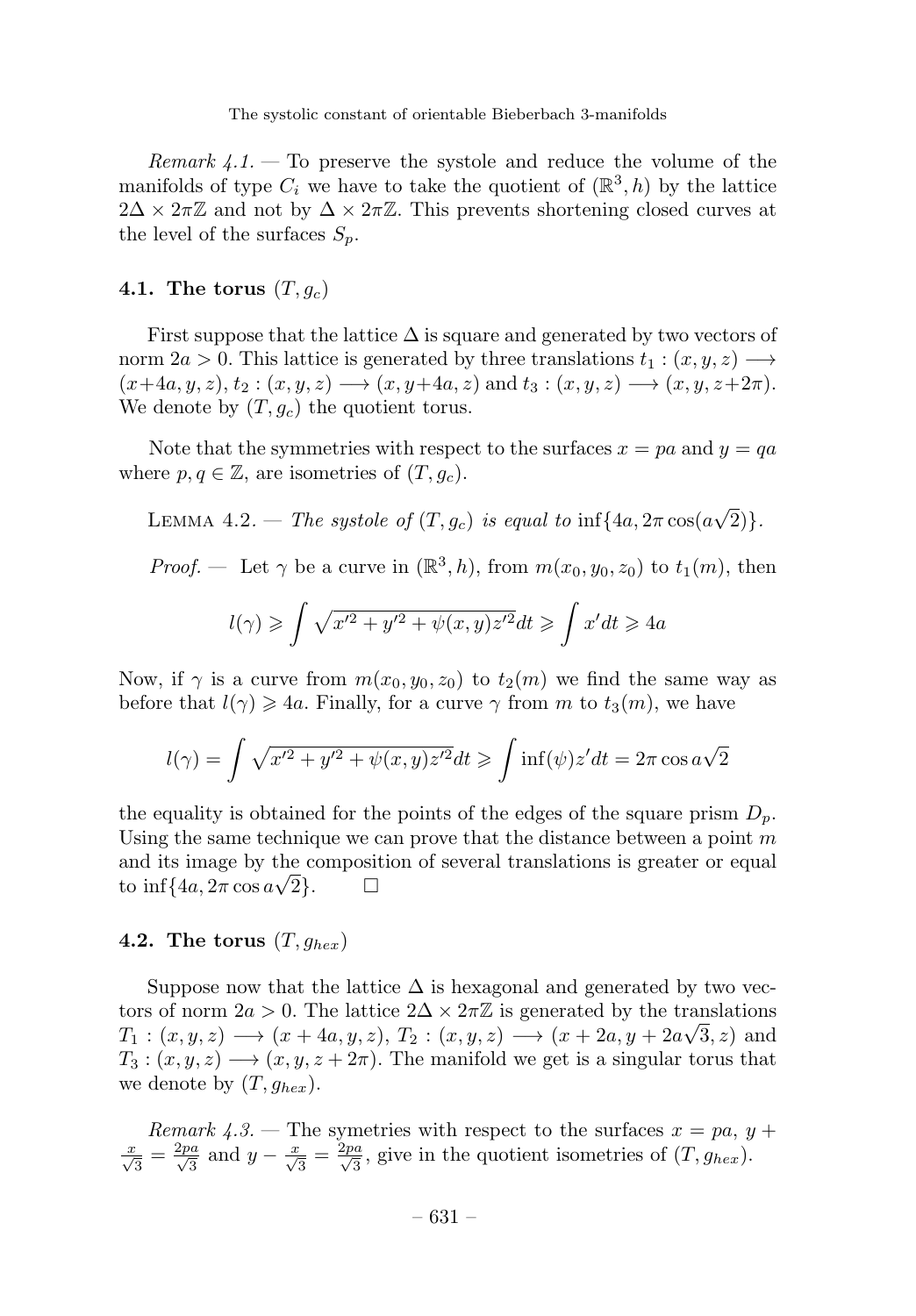LEMMA 4.4. — The systole of  $(T, g_{hex})$  is equal to inf $\{4a, 2\pi \cos(2a/\sqrt{3})\}.$ 

*Proof.* — For any curve  $\gamma$  from m to  $T_1(m)$  we have

$$
l(\gamma) \geqslant \int \sqrt{x'^2 + y'^2 + \psi(x, y)z'^2} dt \geqslant \int x' dt \geqslant 4a
$$

the same inequality holds for any curve from  $m$  to  $T_2(m)$  since the situation is invariant by the rotation  $r_{a_3,\pi/3}$  of angle  $\pi/3$  around the axis z. Finally, for any curve  $\gamma$  from m to  $T_3(m)$ , we have

$$
l(\gamma) = \int \sqrt{x'^2 + y'^2 + \psi(x, y)z'^2} dt \ge \int \inf(\psi) z' dt = 2\pi \cos(2\alpha\sqrt{3})
$$

the equality is achieved for the points of the edges of the hexagonal prisms  $D_p$ . The distance between a point m and its image by the composition of  $\mathbb{E}_{p}$ . The distance second a point in dia 16 image by the composites several translations is greater or equal to inf $\{4a, 2\pi \cos(2a\sqrt{3})\}$ .

#### 5. The systolic ratio of  $C_2$

#### 5.1. The systolic ratio of flat metrics

The volume is equal to  $\frac{1}{2} \det(a_2, a_1)|a_3|$  and the systole is equal to  $\inf\{|a_3|/2, s\}$ , where s is the systole of the flat torus of dimension 2 defined by the lattice of basis  $a_1, a_2$ . We normalize such that  $\frac{1}{2}|a_3| = 1$ , then the systolic ratio is equal to

$$
\frac{s^3}{\det(a_1, a_2)} \quad \text{if } s \leqslant 1 \text{ and } \frac{1}{\det(a_1, a_2)} \quad \text{if } s \geqslant 1,
$$

Since we have  $\frac{s^2}{\det(a_1,a_2)} \leqslant \frac{2}{\sqrt{3}}$  (lattice of dimension 2), the systolic ratio is less or equal to  $2/\sqrt{3}$ .

#### 5.2. A singular metric on  $C_2$  better than the flat ones

We start by giving the following useful observations:

• The metric  $h$  defined in section 3.2 can be written locally (in the domain D) in cylindrical coordinates in the form  $h = dr^2 + r^2 d\theta^2 +$  $\cos^2 r dz^2$  (*r* is the distance to the vertical axes going through the center p of the prism  $D_p$ , and  $\theta$  is the angle with respect to the axis " $x$ ").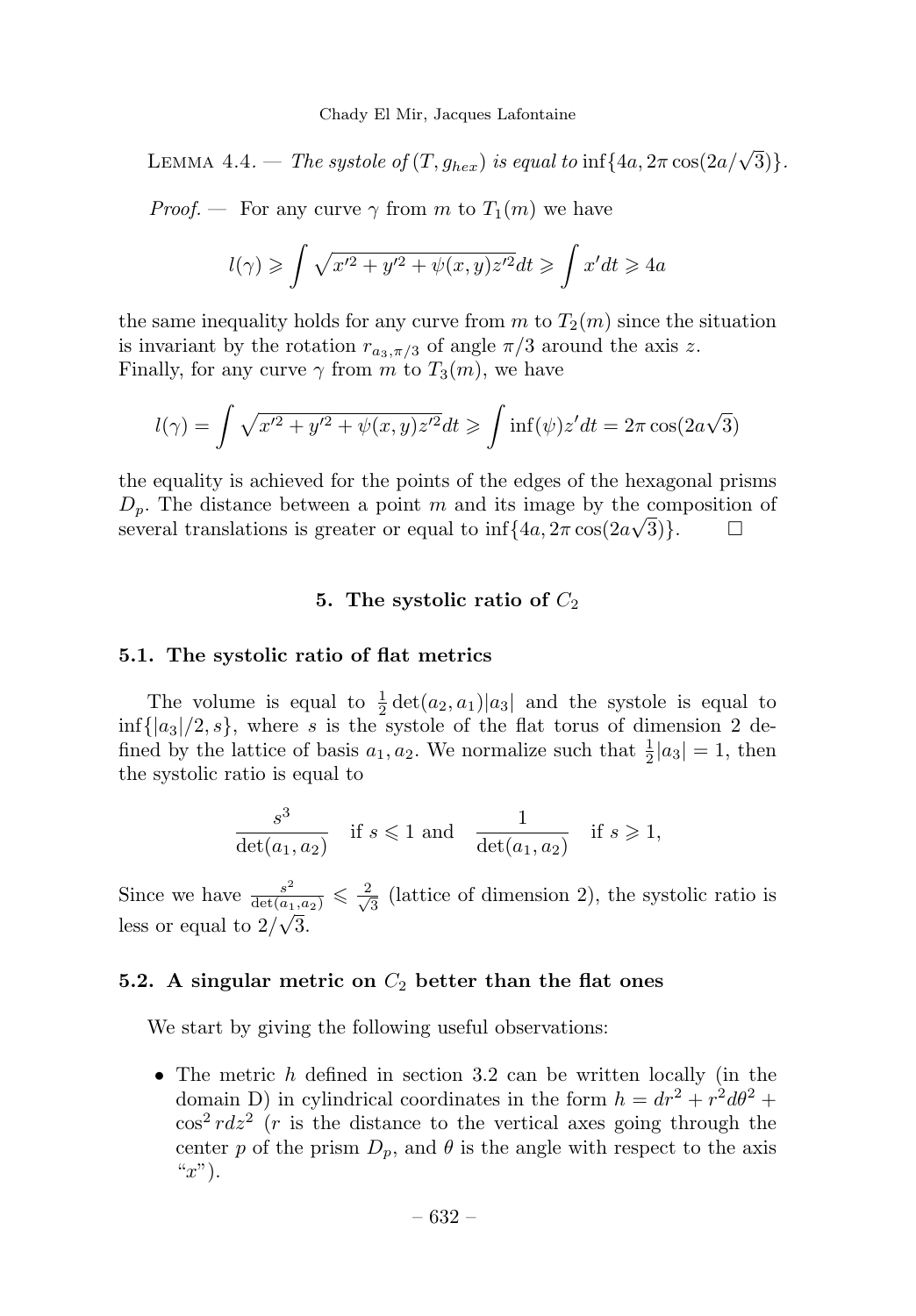• In restriction to a prism  $D_p$ , a surface  $S_p$  of equation  $\theta = \theta_0$  is totally geodesic. To see this, just remark that the length of any curve  $\gamma$  in  $D_n$  joining two points of  $\theta = \theta_0$  is always greater than its projection on this surface. This is simply due to the expression of the metric in the "cylindrical" coordinates:

$$
l(\gamma) = \int \sqrt{{r'}^2 + r^2 {\theta'}^2 + \cos^2 rz'^2} dt \geqslant \int \sqrt{{r'}^2 + \cos^2 rz'^2}
$$

LEMMA 5.1. — Let  $\gamma$  be a curve of the universal Riemannian covering of  $(T, g_{hex})$  and  $\gamma'$  its minimal projection on a hexagonal prism  $D_p$ , then we have  $l(\gamma) \geq l(\gamma')$ . (The minimal projection of a point m is here the point of  $D_p$  at a minimal distance (Euclidean) of m. It is unique since  $D_p$ is convex).

*Proof.*  $\longrightarrow$  If the minimal orthogonal projection is completely inside the singularity  $x = pa$ , i.e. if  $\gamma'$  is in such a hypersurface, then

$$
l(\gamma) = \int \sqrt{x'^2 + y'^2 + \psi(x, y)z'^2} dt \ge \int \sqrt{y'^2 + \psi(x, y)z'^2} dt = l(\gamma')
$$

but the situation is invariant by a rotation of angle  $\pi/3$  around p; this shows that if  $\gamma$  is projected on the surfaces  $y + \frac{x}{\sqrt{3}} = \frac{2pa}{\sqrt{3}}$  or  $y - \frac{x}{\sqrt{3}} = \frac{2pa}{\sqrt{3}}$  of the singularity, we have  $l(\gamma) \geq l(\gamma')$ . Finally, the result is true for any curve projected anywhere on the singularity.

*Remark 5.2.* — In fact the previous lemma holds even if we take the minimal projection on a hexagonal prism *inside*  $D_p$  and parallel to it. A prism is parallel to  $D_p$  if every plane consisting its boundary is parallel to a plane of the boundary of  $D_p$ . This remark will be used in the improvement of the systolic ratio of the manifold  $C_3$ .

We denote by  $\sigma$  the map  $(x, y, z) \mapsto (-x, -y, z + \pi)$  (see type  $C_2$  in section 2.2), and the correponding quotient maps.

Remark 5.3. – In the torus  $(T, g_{hex})$  seen in section 4, the transformation  $\sigma$  keeps 4 geodesics globally invariant, these are the vertical axes containing the 4 centers of the (quotiented) prisms that constitute a fundamental domain of  $C_2$ .

LEMMA 5.4. – For any point  $m(r_0, \theta_0, z_0)$  in  $(T, g_{hex})$  we have

$$
d_{(T,g_{hex})}(m, \sigma(m)) \geq \pi.
$$

The equality is achieved for a geodesic of the surface  $\theta = \theta_0$ .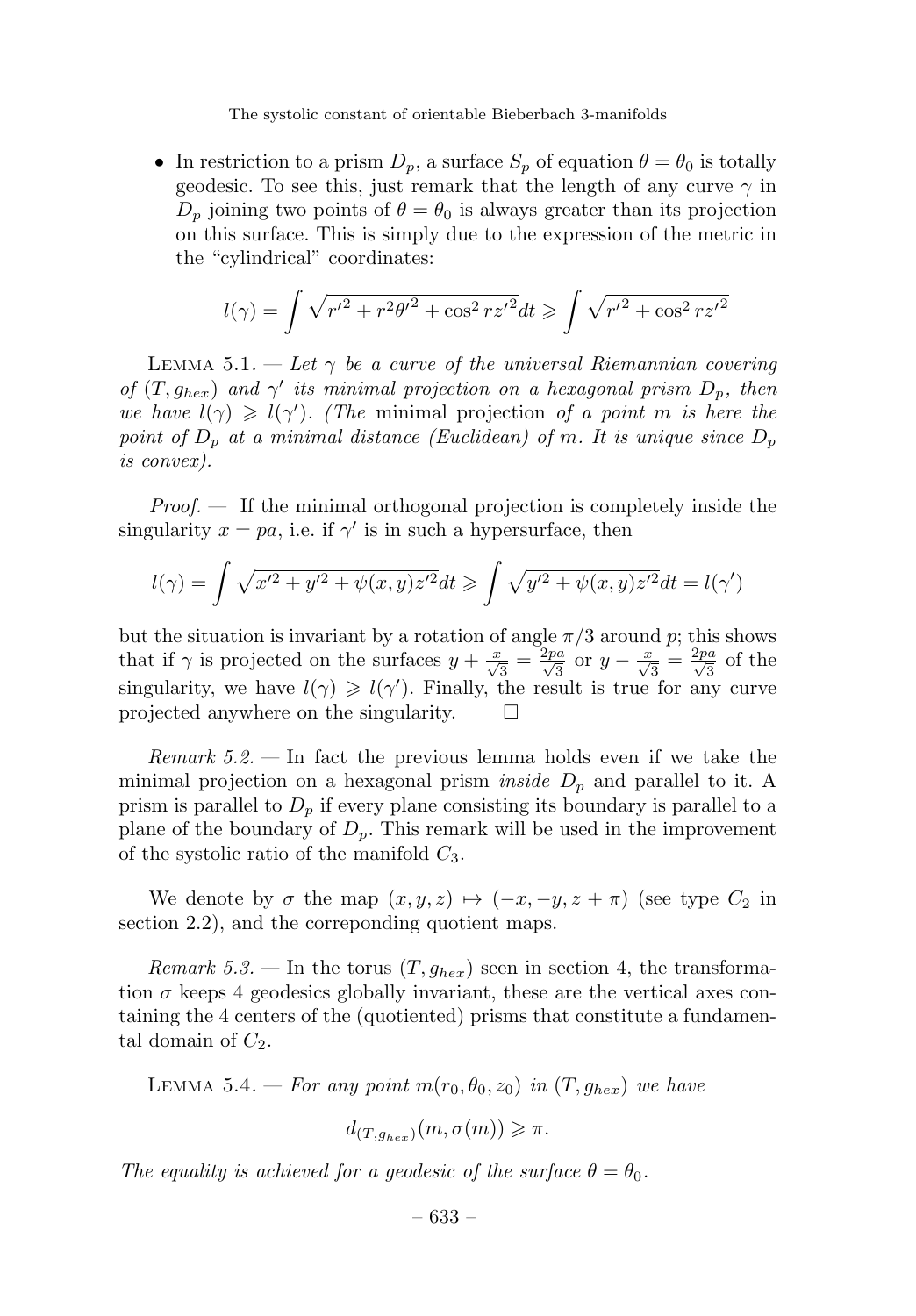*Proof.* — Let  $m(r_0, \theta_0, z_0)$  be a point in  $D_n$ , and  $\gamma$  a curve in  $(\mathbb{R}^3, h)$  from m to  $\sigma(m)$ . If  $\gamma$  stays in  $D_p$ , then by Remark 5.2 we have  $l(\gamma) \geqslant l(pr(\gamma))$ where  $pr(\gamma)$  is the projection of  $\gamma$  on the surface  $\theta = \theta_0$ . But  $l(pr(\gamma)) \geq \pi$ since the metric on this surface is spherical  $(dr^2 + cos^2 r d\theta^2)$ . Now if  $\gamma$  gets out of the prism  $D_p$ , let  $\gamma'$  be the curve obtained by taking the projection (minimal) of the part of  $\gamma$  outside  $D_p$  on the boundary  $\partial D_p$ , and by leaving the part inside  $D_p$  unchanged. Then  $\gamma'$  is a curve of  $D_p$  from m to  $\sigma(m)$ . Its length is greater or equal to  $\pi$  (using the same argument of projection on the surface  $\theta = \theta_0$ ). We conclude that  $l(\gamma) \geq l(\gamma')$ .

Then we have to calculate in  $(\mathbb{R}^3, h)$  (a lower bound of) the distance to (a lift of)  $\sigma(m)$  of the images of m by translations. We denote by  $\sigma_0$  any lift of  $\sigma$  in  $(\mathbb{R}^3, h)$ . If we translate m by  $T_3$ , the situation will be equivalent to the one above since  $T_3(m)$  and  $\sigma_0(m)$  are conjugate by  $\sigma_0^{-1}$ . Now a curve  $\gamma$ in  $(\mathbb{R}^3, h)$  from  $\sigma_0(m)$  to  $T_1(m)$  should go through at least 3 domains  $D_p$ . Among these let D' be the domain that neither contains  $\sigma_0(m)$  nor  $T_1(m)$ .

- If  $\gamma$  stays in these three domains, let  $\gamma'$  be the curve obtained by taking symmetrics of the parts of  $\gamma$  outside  $D'$  with respect to the singular "plane" of  $\partial D'$  beside the curve (see fig.3.1). The curve  $\gamma'$ is in  $D'$ , it joins two conjugate points by the transformation  $\sigma_0$ , then  $l(\gamma) \geqslant l(\gamma') \geqslant \pi$  (above argument).
- If  $\gamma$  gets out of these domains, let  $\gamma'$  be the curve obtained by projecting the part of  $\gamma$  outside  $D'$  on its boundary  $\partial D'$ . We get a continuous curve in D' joining two conjugate points by  $\sigma_0$ , we conclude that  $l(\gamma) \geqslant l(\gamma') \geqslant \pi$ .

Finally, note that the distance to  $\sigma_0(m)$  of the composition of several translations of m is too large by arguments similar to those above.  $\Box$ 

Remark 5.5. — The two preceding lemmas are also true for the torus  $(T, g_c)$  and can be proved exactly the same way.

Summing up this discussion, we get the following result.

THEOREM 5.6. — Take the family of (singular) metrics on  $C_2$  defined as follows.

- Take a hexagonal lattice  $\Delta$  in the plane.
- Equip the 3-space with the metric

 $h_{x,y,z} = dx^2 + dy^2 + \cos^2 f(x, y, z) dz^2$ , with  $f(x, y, z) = \text{dist}((x, y), \Delta)$ 

– 634 –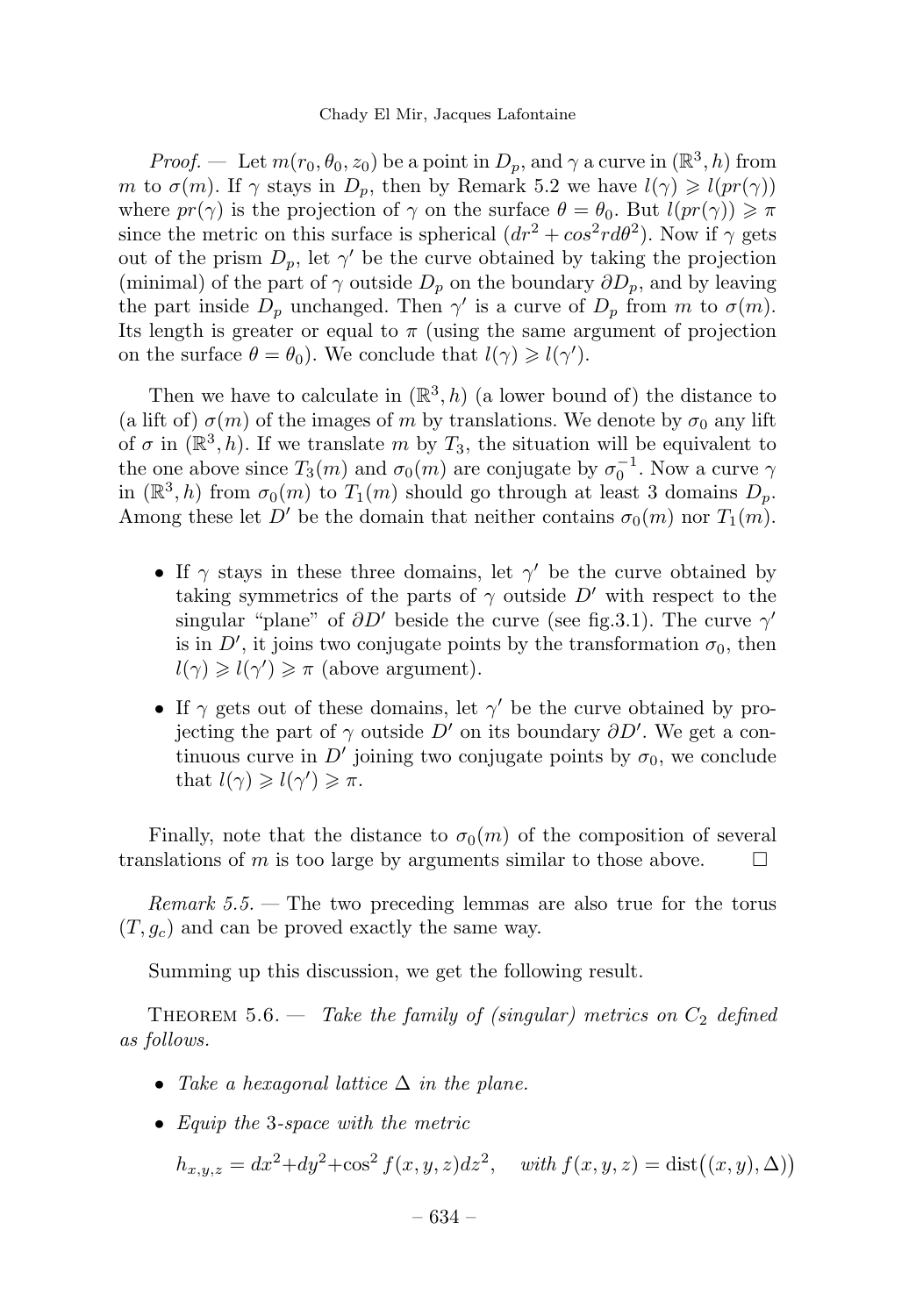• Take the quotient by the group generated by 2 $\Delta$  and  $\sigma$  :  $(x, y, z) \mapsto$  $(-x, -y, z + \pi).$ 

If the length of the shortest vector in  $\Delta$  is equal to  $\frac{\pi}{2}$  then

$$
\frac{\text{Sys}^3}{Vol} > \frac{2}{\sqrt{3}}
$$

In other words: this metric has a bigger systolic ratio than the biggest systolic ratio of flat metrics on  $C_2$ .



Figure 1. — A curve joining m to  $m' = T_1(\sigma(m))$  will go through 3 domains  $D_p$ For the parts of this curve outside  $D'$  we take their symetrics with respect to the boundary  $D'$ .

*Proof.* — This metric is just a quotient of the metric  $(T, g_{hex})$  which was described in 4.2. Denote it by  $(C_2, g_{hex})$ . It depends on the real parameter a; the minimal length of vectors in the lattice  $\Delta$  is 2a.

The volume of  $(C_2, g_{hex})$  is equal to

$$
\int_0^{\pi} \iint_D \cos \sqrt{x^2 + y^2} dy dx dz
$$

where  $D$  is a regular hexagon of shortest distance between its opposite edges equal to 2a.

The systole is equal to

$$
\inf\left\{Sys(T,g_{hex}), \inf\{dist_{(T,g_{hex})}(m,\sigma(m))\}\right\}
$$

By Lemmas 4.4 and 5.4, it is equal to  $\inf\{4a, 2\pi \cos(a\sqrt{2}), \pi\}$ . Then, for  $a = \pi/4$ , we have  $Sys(C_2, g_{hex}) = \pi$ . Using the software "Maple" we find an approximation of the volume ( $\simeq 2,80$ ), then a simple calculation gives the systolic ratio  $Sus^3(C_2, a_{her})/Vol(C_2, a_{her}) \simeq 1,38.$ the systolic ratio  $Sys^3(C_2, g_{hex})/Vol(C_2, g_{hex}) \simeq 1,38.$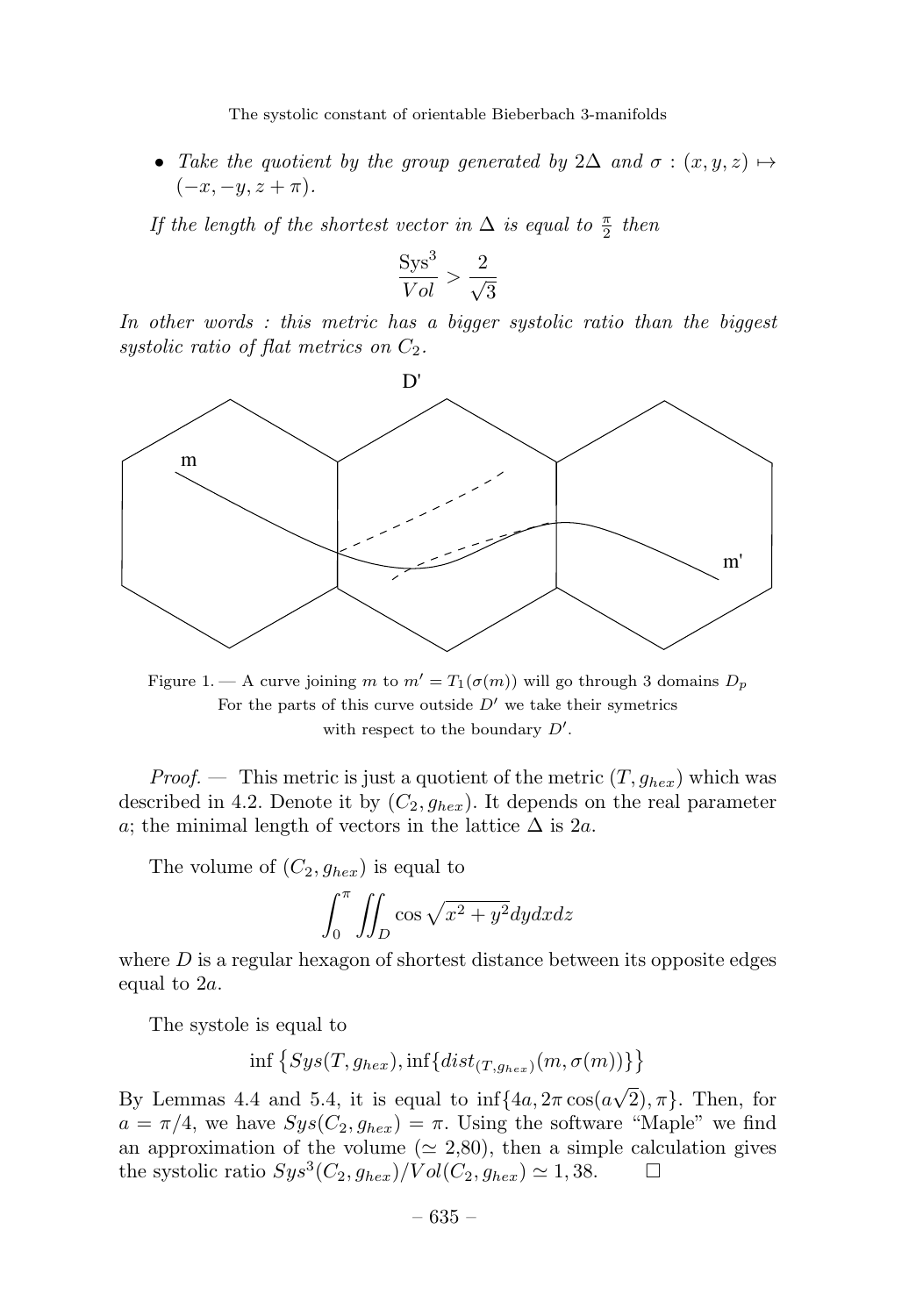#### 5.3. The manifold  $C_2$  as a quotient of the torus  $(T, g_c)$

To get a manifold homeomorphic to  $C_2$ , we can take an arbitrary plane lattice  $\Delta$ , then consider the quotient of  $(\mathbb{R}^3, h)$  by the same transformations as before. To increase the most the systolic ratio,  $\Delta$  should have the smallest volume possible, i.e. it should be hexagonal. It is nevertheless interesting to get this manifold as a quotient of the torus  $(T, g_c)$ , i.e. when  $\Delta$  is the "special" square lattice. We denote by  $(C_2, g_c)$  the quotient of  $(T, g_c)$  by the subgroup generated by  $\sigma ((x, y, z) \mapsto (-x, -y, z + \pi))$ .

When  $a = \pi/4$ , the intersection of  $(T, g_c)$  with one of the planes  $x = 0$ or  $y = 0$  is the covering torus of the Klein-Bavard bottle (c.f. [2], see also [11]). It turns out that with a good choice of the parameter a the manifold  $(C_2, g_c)$  admits a systolic ratio greater than  $\sqrt{3}/2$ , and the calculation is based, as in the case of  $(T,g_{hex})$ , on the fact that the distance in  $(T,g_c)$ between a point and its image by  $\sigma$  is greater than  $\pi$  (c.f. 5.4).

PROPOSITION 5.7. — If the length a of the shortest vector of  $\Delta$  satisfies the equation  $2a - \pi \cos a\sqrt{2} = 0$ , then the systolic ratio  $\frac{Sys^3(C_2,g_c)}{Vol(C_2,g_c)}$  is greater than  $2/\sqrt{3}$ . It is approximately equal to 1, 18.

# 6. The systolic ratio of  $C_4$ ,  $C_6$ ,  $C_3$  and  $C_{2,2}$

# 6.1. Type  $C_4$

In the flat case, we saw that  $C_4$  is the quotient of  $C_2$  (the basis  $(a_1, a_2, a_3)$ ) should be orthogonal with  $|a_1| = |a_2|$  by the subgroup generated by  $t_{a_3/4}$   $\circ$  $r_{a_3,\pi/2}$ . Its volume is equal to  $|a_1||a_2||a_3|/4$ , and the systole is equal to  $\inf\{|a_1|, |a_2|, |a_3|/4\}.$  The systolic ratio is less than 1.

The transformation  $\tau = t_{a_3/4} \circ r_{a_3, \pi/2}$  is also an isometry of  $g_c$  and the quotient of  $(C_2, g_c)$  by this isometry gives a manifold of type  $C_4$ , we denote it by  $(C_4, g_c)$ .

Remark 6.1. — The transformations  $\tau$  and  $\tau^{-1}$  are of order 4 in  $(T, g_c)$ and keep 2 geodesics globally invariant.

The transformation  $\tau^2$  is of order 2 in  $(T, g_c)$  and keeps, in addition to the geodesics fixed by the transformation  $\tau$ , 2 others globally invariant. They are the vertical geodesics going through the points of the lattice  $\Delta$ (see fig.2).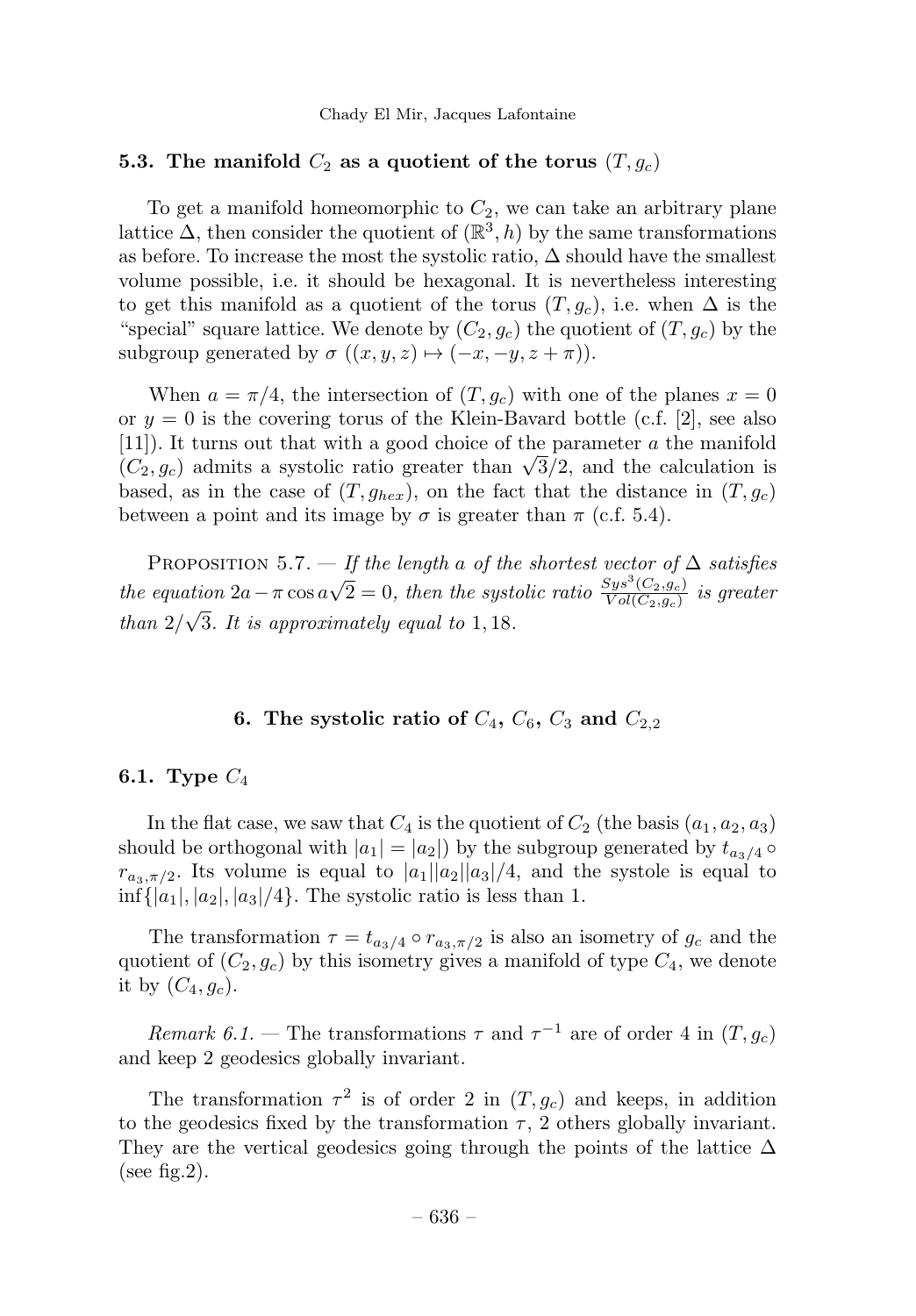

Figure 2. — The transformations  $\tau$  et  $\tau^{-1}$  keep fixed the vertical axes going through the points  $O_1$  and  $O_4$ . The transformation  $\tau^2$  keep fixed these same axes, as well as the vertical ones going through the points  $O_3$  and  $O_4$ .

THEOREM  $6.2.$  — Consider the singular metric on  $C_4$  given as follows.

- Take a square lattice  $\Delta$  in the plane.
- Equip the 3-space with the metric

 $h_{x,y,z} = dx^2 + dy^2 + \cos^2 f(x, y, z) dz^2$ , with  $f(x, y, z) = \text{dist}((x, y), \Delta)$ 

• Take the quotient by the group generated by  $2\Delta$  and  $\tau : (x, y, z) \mapsto$  $(-y, x, z + \frac{\pi}{2})$ 

If the length of the shortest vector of  $\Delta$  is equal to  $\frac{\pi}{4}$  then the systole is equal to  $\pi/2$  and the systolic ratio is greater than 1.

In other words: this metric has a bigger systolic ratio than the biggest systolic ratio of flat metrics on  $C_4$ .

*Proof.* — Denote by  $(C_4, g_c)$  this metric. It depends on the real parameter a, where 2a is the length of the shortest vector in  $\Delta$ . The systole of  $(T, g_c)$  is equal to inf{ $\{4a, 2\pi \cos(a\sqrt{2})\}$ . By proposition 5.5 we know that  $d(m, \tau^2(m)) \geq \pi (\tau^2 = \sigma)$ , therefore we are reduced to finding a "good" lower bound of  $\tau$ . Using the triangular inequality in  $(T, g_c)$ , we have

$$
d(m, \tau^{2}(m)) \leq d(m, \tau(m)) + d(\tau(m), \tau^{2}(m))
$$
  
- 637 -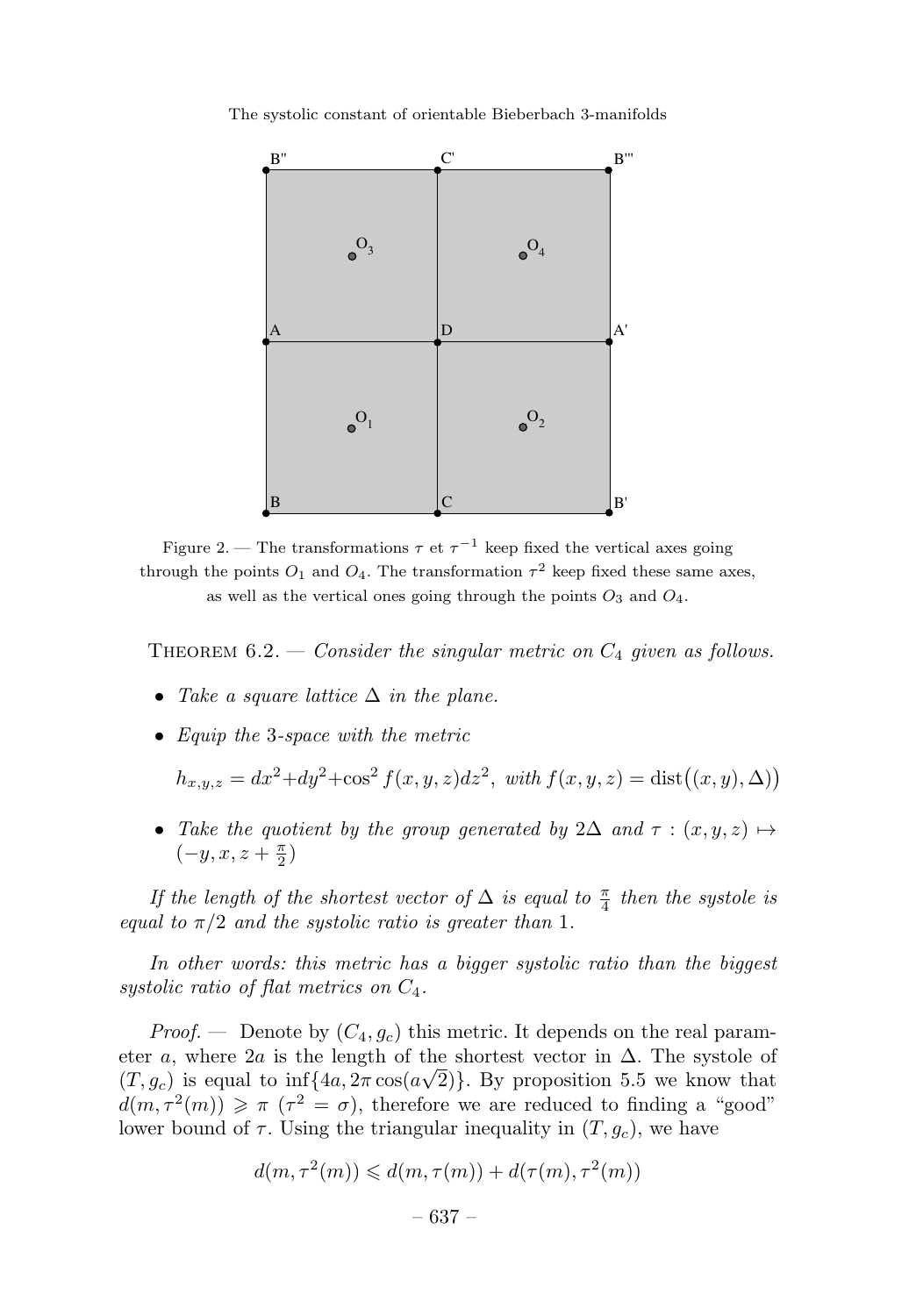but  $d(p, \tau(p)) = d(\tau(p), \tau^2(p))$  since  $\tau$  is an isometry of  $(T, g_c)$ . Then  $d(m, \tau(m)) \geq \pi/2$ , and the equality is achieved for the points m of the rotation axis. Note that using the same method, we get a good lower bound of  $\tau^3 = \tau^{-1}$ .

Finally for  $a = \pi/8$  the systole of  $(C_4, g_c)$  is equal to  $\pi/2$ . The volume is equal to

$$
4\int_0^{\frac{\pi}{2}} \int_{-\frac{\pi}{8}}^{\frac{\pi}{8}} \int_{-\frac{\pi}{8}}^{\frac{\pi}{8}} \cos \sqrt{x^2 + y^2} dx dy dz
$$

Using Maple, we find the systolic ratio of our manifold, it is approximately equal to  $1,05 > 1$ .  $\Box$ 

# 6.2. Type  $C_6$

In the flat case, the volume is equal to  $\frac{1}{6}det(a_1, a_2)|a_3|$  and the systole is equal to  $\inf\{|a_3|/6, s\}$ , where s is the systole of the flat 2-dimensional torus defined by the lattice of basis  $a_1, a_2$ . Considering the usual normalisation  $\frac{1}{6}|a_3|=1$ , the systolic ratio is equal to

$$
\frac{s^3}{\det(a_1, a_2)} \quad \text{if } s \leqslant 1 \text{ and } \frac{1}{\det(a_1, a_2)} \quad \text{if } s \geqslant 1,
$$

It is less than  $2/\sqrt{3}$ .

Now to improve this systolic ratio, we start with the hexagonal torus  $(T,g_{hex})$  defined in 4, since the lattice  $\Delta$  should be hexagonal. To get the manifold  $C_6$ , we take the quotient of  $(T, g_{hex})$  by the subgroup generated by the isometry  $\phi = t_{a_3/6} \circ r_{a_3, \pi/3}$ , the resulting manifold is  $(C_6, g_{hex})$ .

Remark 6.3. — The transformations  $\phi$  and  $\phi^{-1}$  are of order 6 in  $(T, q_{her})$ and keep only one geodesic globally invariant.

The transformations  $\phi^2$  and  $\phi^4$  are of order 3 in  $(T, g_{hex})$  and keep, in addition to the one of  $\phi$ , 2 vertical geodesics globally invariant.

The transformation  $\phi^3$  is of order 2 and keeps, in addition to the one kept invariant by  $\phi$ , 3 vertical geodesics globally invariant (see fig.3).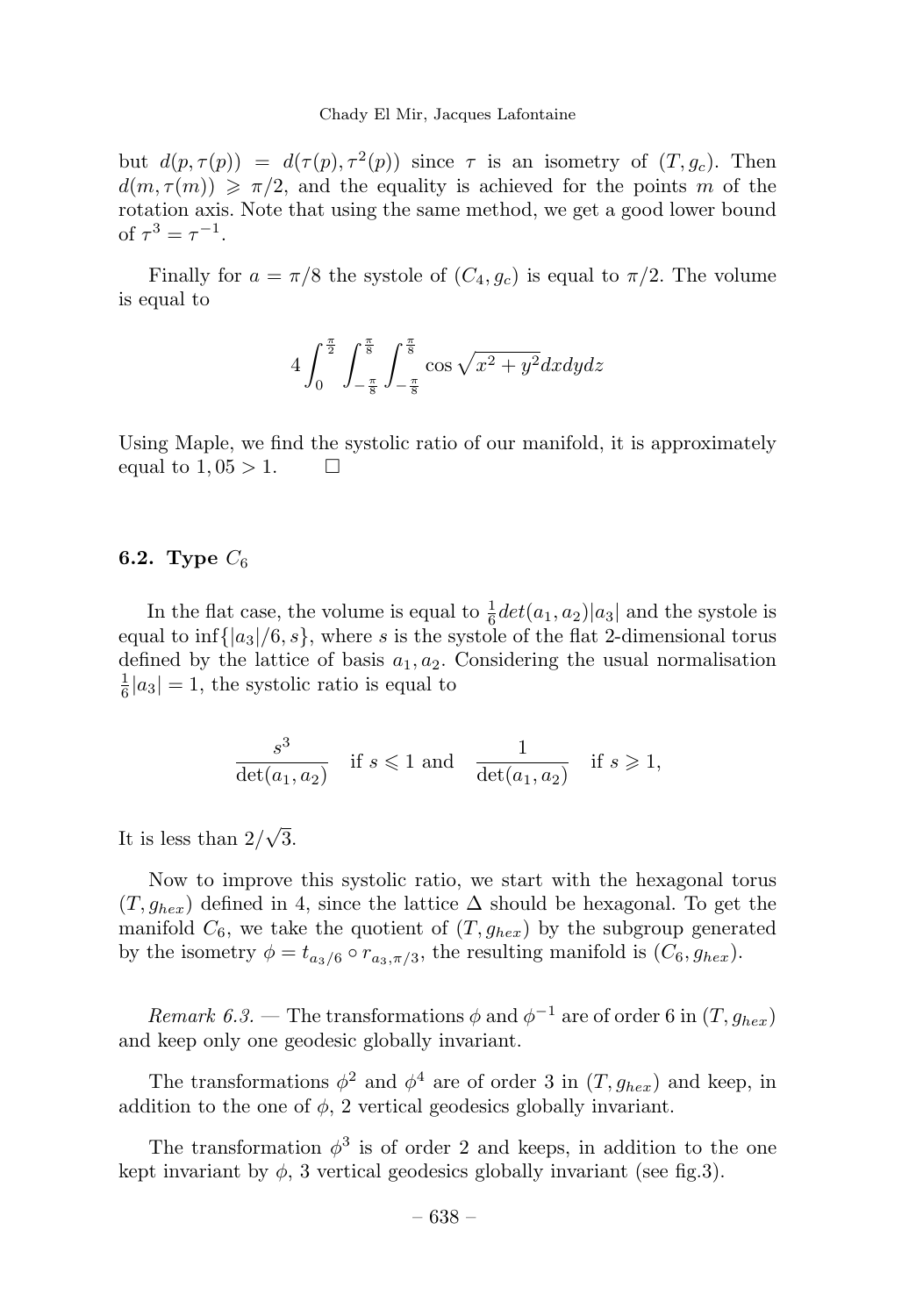

Figure 3. — The transformations  $\phi$  and  $\phi^{-1}$  only keep fixed the vertical axis going through the point  $O_1$ . The transformations  $\phi^2$  and  $\phi^{-2}$  keep fixed, in addition to the axis going through  $O_1$ , the vertical axes going through the points A et B. The transformation  $\phi^3$  keeps fixed, in addition to these three axes,

the vertical ones going through the points  $O_i$ ,  $(i = 2, 3, 4)$ .

This discussion gives the following result.

THEOREM 6.4. — If the norm of the shortest vector of  $\Delta$  is  $\pi/6$ , the quotient metric on  $C_6$  with respect to the metric  $(T, g_{hex})$  (i.e. the manifold  $(C_6, g_{hex})$ ) has a systolic ratio bigger than  $2/\sqrt{3}$ , namely bigger than the best systolic ratio for flat metrics on  $C_6$ .

*Proof.* — The proof is exactly the same as for theorem 6.2.  $\Box$ 

# 6.3. Type  $C_{2,2}$

In the flat case, the systole is equal to  $\inf\{a_1/2, a_2/2, a_3/2\}$ . The volume is equal to  $\frac{|a_1||a_2||a_3|}{4}$ . The systolic ratio is less than 1/2, the equality is achieved if and only if  $|a_1| = |a_2| = |a_3|$ . In this case the systolic geodesics are isolated and therefore do not cover the manifold  $C_{2,2}$ .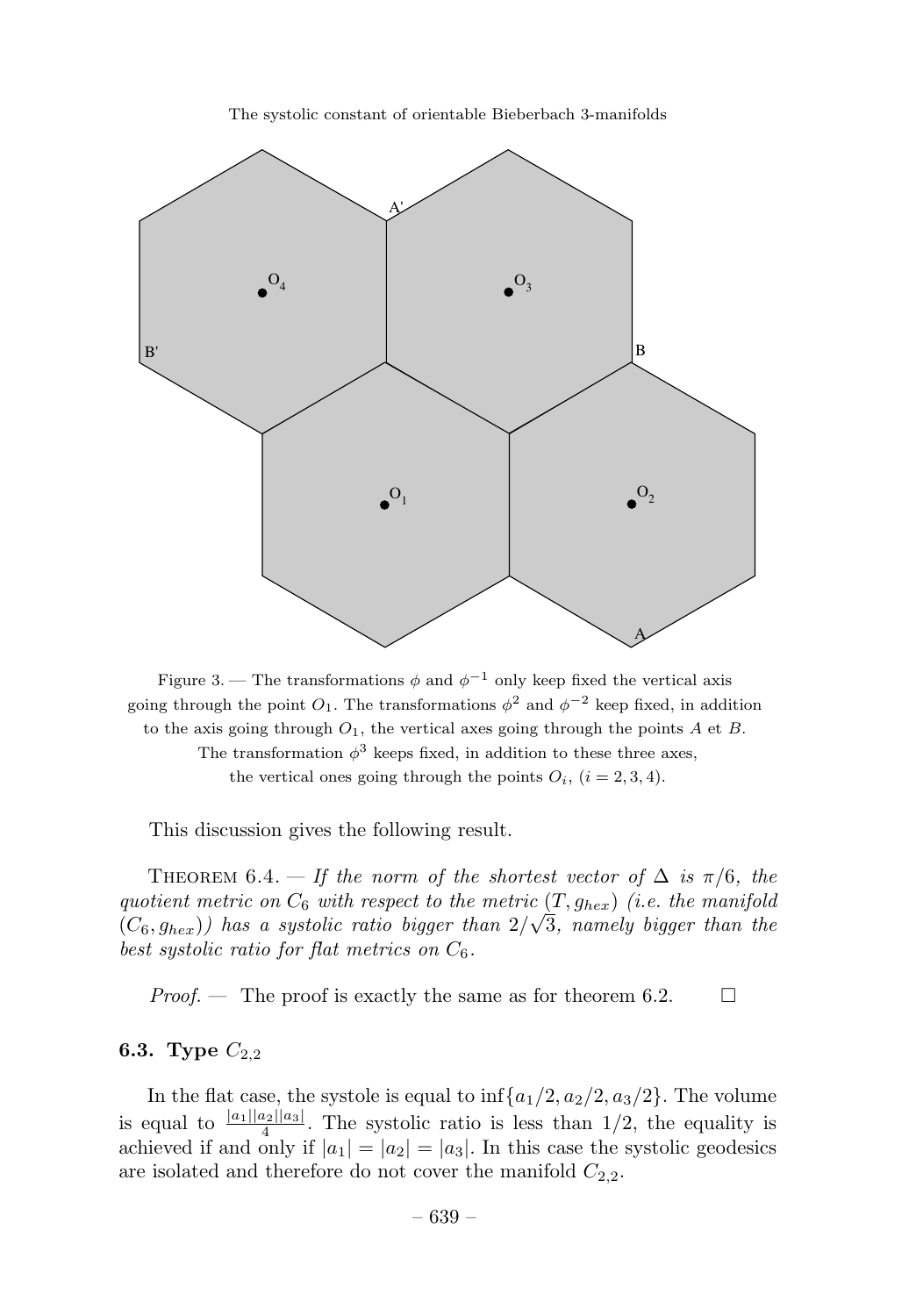The criterion seen in the introduction allows us to conclude that the flat metrics on  $C_{2,2}$  are not the best for the isosystolic inequality.

# 6.4. Type  $C_3$

In the flat case, the volume is equal to  $\frac{1}{3} \det(a_1, a_2) |a_3|$  but also to  $\frac{\sqrt{3}}{6}|a_1||a_3|$ , and the systole is equal to inf $\{|a_3|/3, |a_1|\}$ , since the lattice generated by  $a_1$  and  $a_2$  is hexagonal. We conclude that the systolic ratio is less or equal to  $2/\sqrt{3}$ . The equality is achieved for  $|a_3| = 3|a_2| = 3|a_1|$ .

To improve this systolic ratio, we start with the hexagonal torus  $(T, g_{hex})$ defined in section 4. To get the manifold  $C_3$ , we take the quotient of  $(T,g_{hex})$ by the subgroup generated by the isometry  $\varphi = t_{a_3/3} \circ r_{a_3,2\pi/3}$ , the result is the manifold  $(C_3, g_{hex})$ .

Since the manifold  $C_3$  is not a quotient of  $C_2$ , it does not contain surfaces that are Klein bottles or Möbius bands, therefore our previous methods of getting a lower bound for the systole cannot be applied (it still satisfies the property of having isolated systolic geodesics). Therefore, a special and more general argument is necessary.

Let  $\varphi_c$  be the isometry of  $(T, g_{hex})$  which sends  $(p, z)$  to the point  $(r_{2\pi/3}(p), z+c)$ . The quotient of  $(T, g_{hex})$  by the subgroup generated by  $\varphi_c$ is clearly a manifold homeomorphic to  $C_3$ , we denote it by  $(C_3, g_{hex}^c)$  (here we suppose that the vertical translation in  $(T, g_{hex})$  is  $(p, z) \mapsto (p, z + 2c)$ . Let  $\gamma$  be the vertical geodesic (closed by  $\varphi_c$ ) in a domain  $D_p$  in  $(C_3, g_{hex}^c)$ going through the point p, it has length equal to c. Now let  $H$  be a piecewise smooth variation of  $\gamma$  through geodesics joining a point m to  $\varphi_c(m)$ , we impose that these curves stay in  $D_p$  and do not touch the singularity.

LEMMA 6.5. — The second variation of H at the curve  $\gamma$  is strictly positive if  $0 < c < 2\pi/3$ .

*Proof.* — Let O be a small tubular neighborhood of  $\gamma$  and let  $\Omega$  be the set of geodesics in  $D_p$  from  $m_t \in O$  to  $\varphi_c(m_t)$  that do not touch the singularity (one parameter family since the situation is invariant under rotation around  $\gamma$ ). Then

$$
H: ]-\epsilon, \epsilon[ \longrightarrow \Omega
$$

$$
t \longrightarrow \gamma_t : [0,1] \longrightarrow (C_3, g_{hex}^c)
$$

is such that  $H(0) = \gamma$ . Let  $T = \frac{\partial \gamma_t}{\partial s}$  (velocity vector of  $\gamma_t$ ), and  $V = \frac{\partial \gamma_t}{\partial t}|_{\gamma_t}$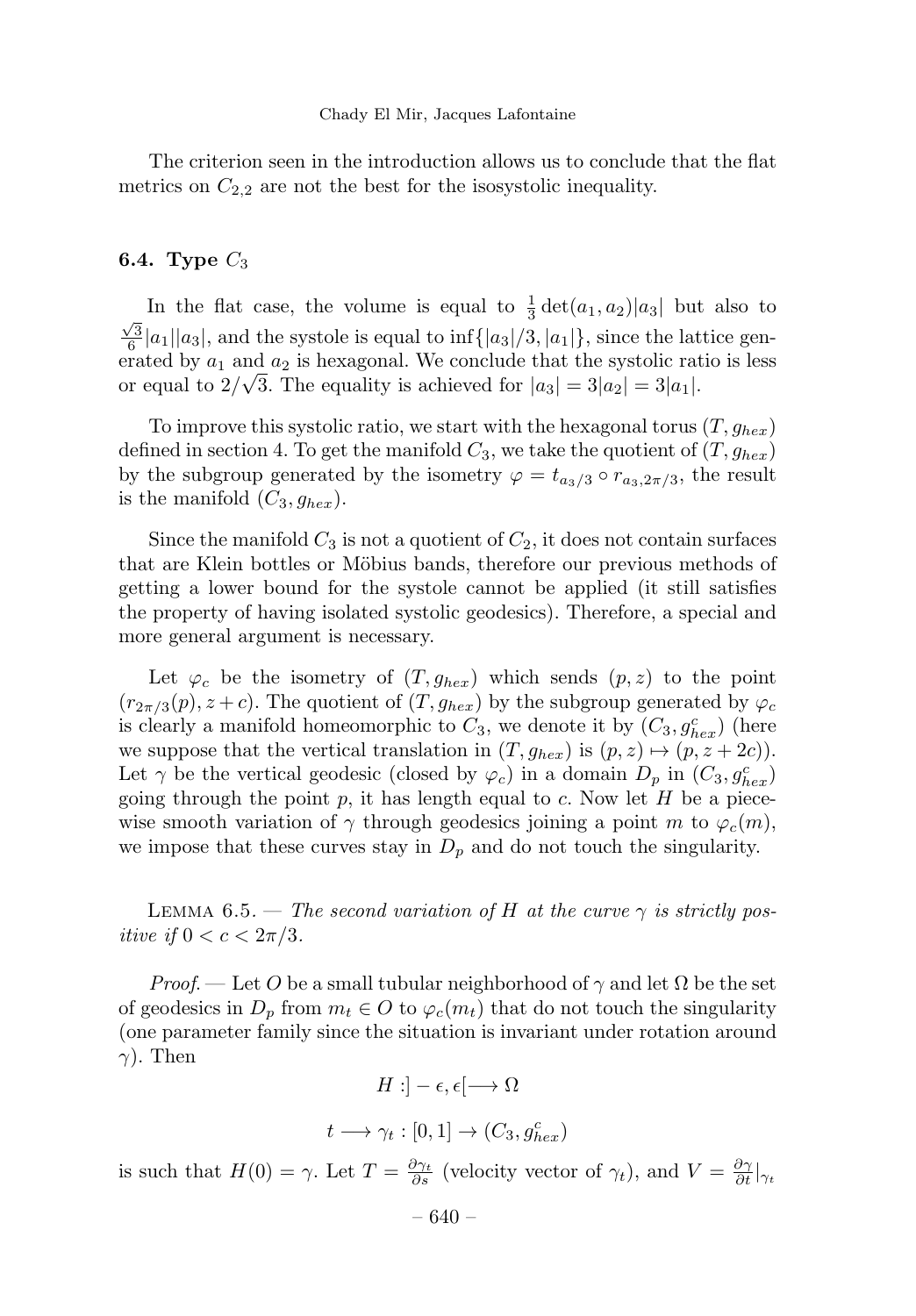(the Jacobi field along  $\gamma$ ), and set  $L = \int_0^c |T| ds$ . We have then

$$
\frac{\partial L}{\partial t} = \frac{1}{L(t)} \int_0^c g_{hex}^c(V, \nabla_V T) ds
$$

since  $\nabla_T V - \nabla_V T = [V, T] = 0$  we get

$$
L\frac{\partial L}{\partial t} = [g_{hex}^{c}(V,T)]_{0}^{c}
$$
 (1st variation formula)

Now

$$
\frac{\partial}{\partial t}(L\frac{\partial L}{\partial t}) = (\frac{\partial L}{\partial t})^2 + L\frac{\partial^2 L}{\partial t^2}
$$

$$
= \int_0^c (|\nabla_T V|^2 + g_{hex}^c(T, \nabla_V \nabla_T V))ds
$$

$$
= \int_0^c |\nabla_T V|^2 + \int_0^c g_{hex}^c(T, \nabla_T \nabla_V V) + \int_0^c g_{hex}^c(R(V, T)V, T)
$$

where R is the curvature tensor of  $g_{hex}^c$ . Now since the curvature in the direction of the plane  $(T, V)$  is equal to 1 we get

$$
L\frac{\partial^2 L}{\partial t^2} = \int_0^c |\nabla_T V|^2 - L^2 \int_0^c |V|^2
$$
  
= 
$$
\int_0^c (\nabla_T g_{hex}^c(V, \nabla_T V) - g_{hex}^c(V, R(T, V)T)) - L^2 \int_0^c |V|^2 = g_{hex}^c(V, \nabla_T V)|_0^c
$$

(see [10] p. 20 for more details on the second variation formula).

Now V is a Jacobi Field orthogonal to  $\gamma$  and so can be written in the form  $V = f_1E_1 + f_2E_2$ , where  $(E_1, E_2)$  is an orthonormal basis of the (horizontal) plane and parallel along  $\gamma$ . We can suppose that  $V(0) = E_1$ and  $V(c) = E_1 \cos(2\pi/3) + E_2 \sin(2\pi/3)$ . Now solving the Jacobi Field equation  $V'' + V = 0$  we get  $f_1(s) = \cos(s) + \frac{\cos(2\pi/3) - \cos(c)}{\sin(c)} \sin(s)$  and  $f_2(s) = \frac{\sin(2\pi/3)}{\sin(c)} \sin(s).$ 

Finally

$$
g_{hex}^c(V, \nabla_T V)|_0^c = f_2(c)f_2'(c) + f_1(c)f_1'(c) - f_1'(0)
$$
  
=  $\sin^2(2\pi/3)(\cos(c) - \cos(2\pi/3)) + \cos(2\pi/3)(\cos^2(c) - \cos^2(2\pi/3))$ 

Remark  $6.6$ . — This lemma shows that there exists a neighbourhood U of the geodesic  $\gamma$  in which  $\gamma$  is of minimum length among the geodesics joining any point m to  $\varphi_c(m)$ .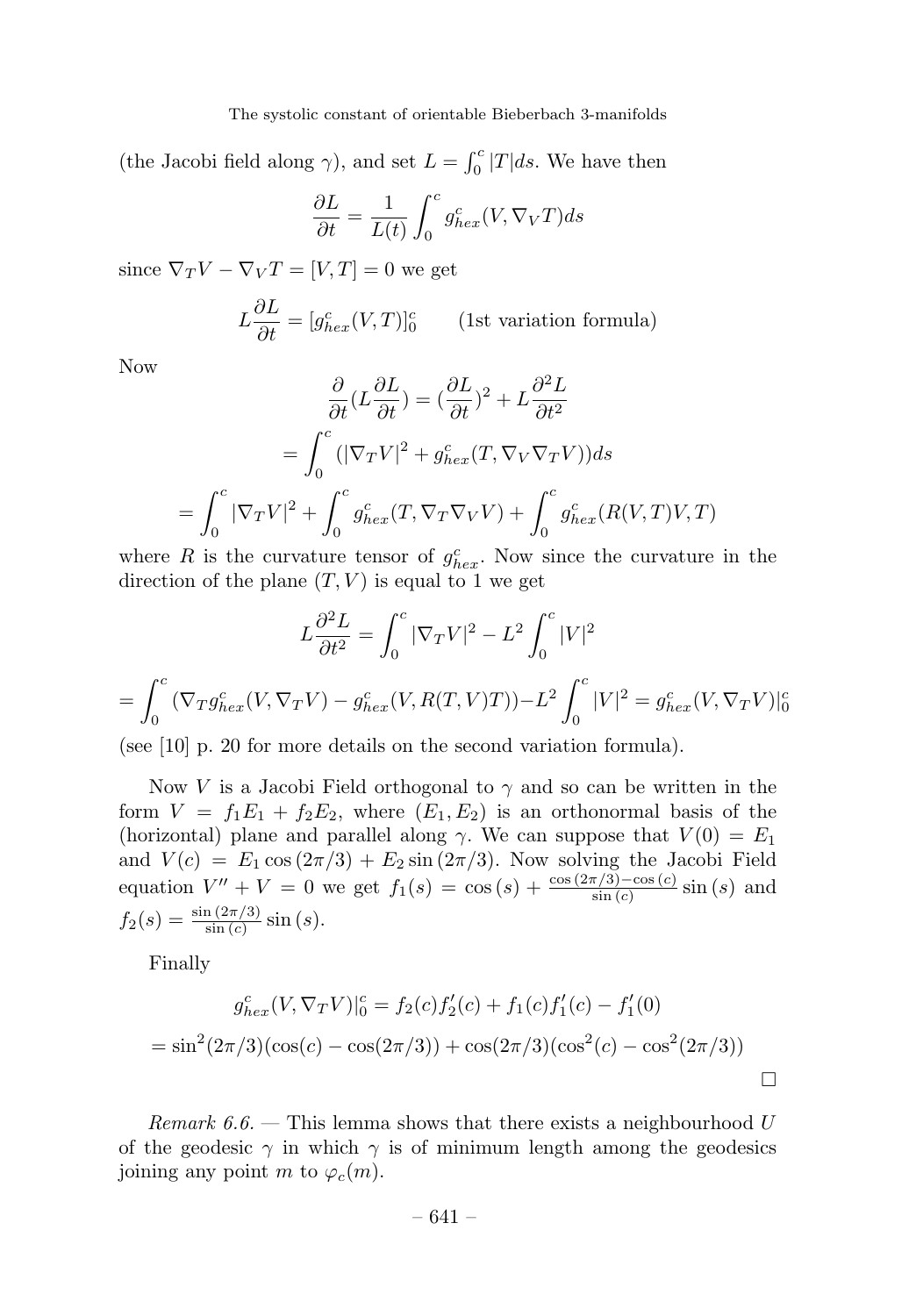THEOREM 6.7. — If the norm of the shortest vector of  $\Delta$  is  $\pi/3$ , the quotient metric on  $C_3$  with respect to the metric  $(T, g_{hex})$  (i.e. the manifold  $(C_3, g_{hex})$ ) has a systolic ratio bigger than  $2/\sqrt{3}$ , namely bigger than the best systolic ratio for flat metrics on  $C_3$ .

*Proof.* — We consider in the neighborhood U a hexagon  $H$  "parallel" (c.f. remark 5.2) to the boundary  $\partial D_p$ . Let  $\delta$  be a curve in  $(\mathbb{R}^3, g_{hex})$  from a point m in  $D_p$  to  $\varphi_c(m)$ , the minimal projection of  $\delta$  on the boundary  $\partial H$ gives a curve  $\delta'$  in U joining two conjugate points by the transformation  $\varphi_c$ . Then we have by lemma 5.1 and remark 5.2

$$
l(\delta) \geqslant l(\delta') \geqslant c
$$

The same arguments as those used in lemma 5.4 (section 5) show that  $d_{(T,g_{hex})}(m,\varphi_c(m)) \geqslant c.$ 

Now, passing to the limit when  $c \to 2\pi/3$  we get

$$
d_{(T,g_{hex})}(m,\varphi(m)) \geqslant 2\pi/3
$$

This allows us to calculate the systole of  $(C_3, g_{hex})$ , when  $a = \pi/6$ : it is equal to  $2\pi/3$ . The volume is equal to

$$
\int_0^{\frac{2\pi}{3}} \iint_D \cos\sqrt{x^2 + y^2} dy dx dz
$$

As before we calculate this integral using Maple, and we get an approximation of  $\frac{Sys(C_3,g_{hex})^3}{Vol(C_3,g_{hex})} \simeq 1.24.$ 

Remark  $6.8$ . – The previous proof is also valid for the manifolds  $(C_6, g_{hex})$  and  $(C_4, g_c)$ , and allows us to find a good lower bound for their systoles. But the method we used for these manifolds is a lot more simple (we just used the triangular inequality).

#### 7. Extremality of  $(C_2, g_{hex})$  in its conformal class

THEOREM 7.1. — The metric  $g_{hex}$  on the manifold  $C_2$  (see theorem 5.6) is extremal in its conformal class.

The proof of this theorem relies on the following result of C. Bavard [4].

Let  $(M, g)$  be a compact essential Riemannian manifold of dimension n and let Γ be the space of the systolic curves of  $(M, q)$ . For every Radon measure  $\mu$  on  $\Gamma$ , we associate a measure  $^*\mu$  on M by setting for  $\varphi \in C^0(M, \mathbb{R})$ 

$$
<^* \mu, \varphi > = <\mu, \overline{\varphi}>
$$

– 642 –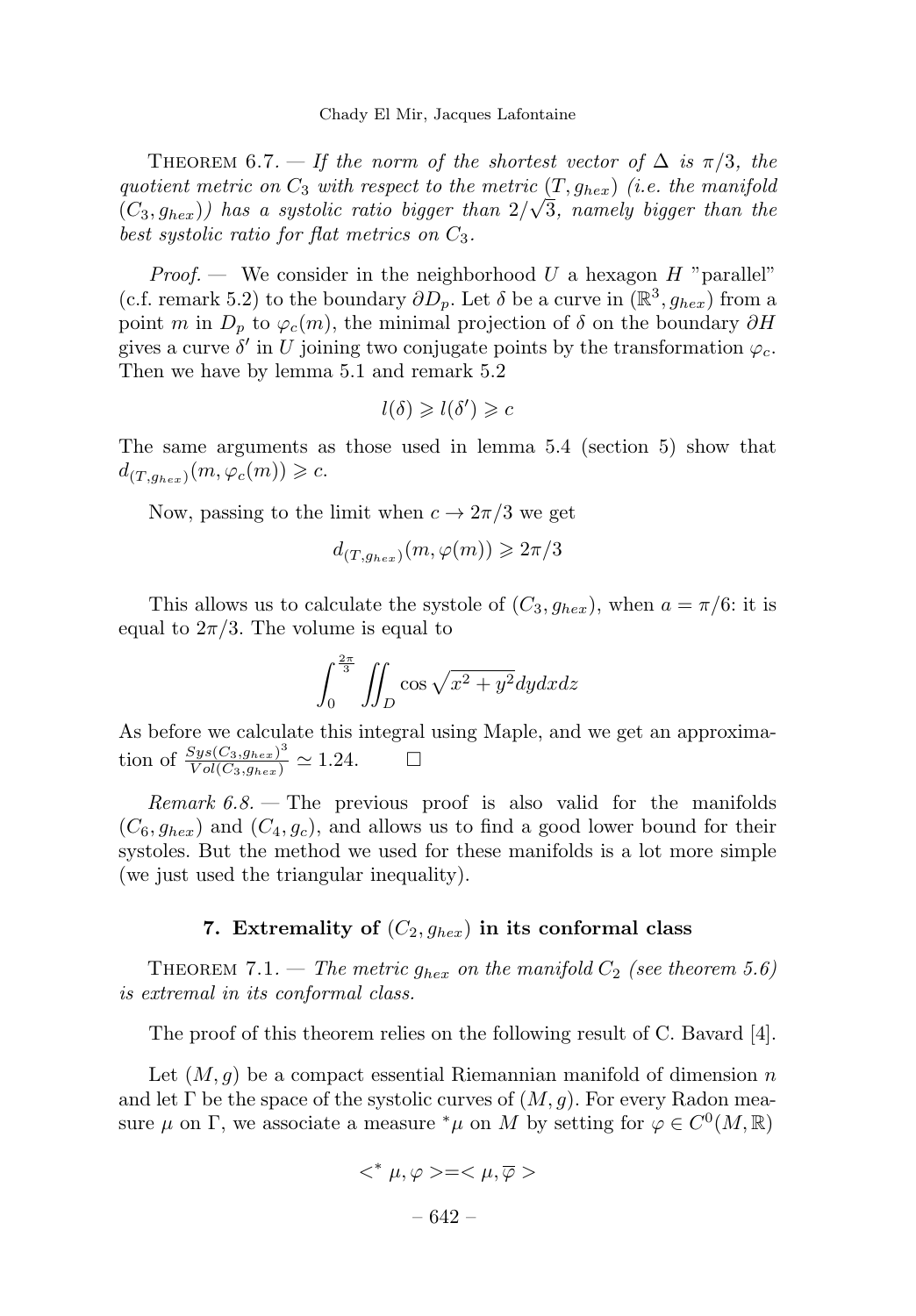where  $\overline{\varphi}(\gamma) = \int \varphi \circ \gamma(s) ds$ , ds is the arc length of  $\gamma$  with respect to g. Then we have

THEOREM 7.2  $\left(\frac{3}{4}, \frac{1}{4}\right)$  and  $\left(\frac{1}{4}\right)$ . — The Riemannian manifold  $(M, g)$  is minimal in its conformal class if and only if there exists a positive measure  $\mu$ , of mass 1, on  $\Gamma$  such that

$$
^*\mu = \frac{Sys(g)}{Vol(g)} \cdot dg
$$

where dg is the volume measure of  $(M, g)$ .

*Proof of theorem 7.1.* — A fundamental domain for the action of  $2\Delta \times$  $2\pi\mathbb{Z}$  is constituted of four hexagonal prisms  $D_p$ . We consider in a domain  $D_p$ the Riemannian metric  $g_{hex}$  written in the form  $g = dr^2 + r^2 d\theta^2 + \cos^2(r) dz^2$ . Then we consider in the surface  $\theta = \varphi = constant$  (inside  $D_p$ ) the geodesic  $\gamma_{(\varphi,0)}^a$  going through the points  $(0,0,-\pi/2)$ ,  $(0,0,\pi/2)$  and  $(a,0,0)$ , where  $0 \leq a \leq f(\varphi)$  and f is a  $\pi/3$ -periodic function defined in  $[0, \pi/3]$  by

$$
f(\varphi) = \begin{cases} \frac{\pi}{4\cos\varphi} & if \quad 0 \leq \varphi \leq \pi/6\\ \frac{\pi}{2(\cos\varphi + \sqrt{3}\sin\varphi)} & if \quad \pi/6 \leq \varphi \leq \pi/3 \end{cases}
$$

Remark 7.3. — Inside a domain  $D_p$ , any surface of equation  $\theta = constant$ is a Möbius band with boundary or a Klein bottle of constant positive curvature. The maximum of the r-component is determined by the function f.

Now, we consider the images  $\gamma_{\varphi,\phi}{}^a$  of  $\gamma_{(\varphi,0)}{}^a$  by the isometries  $(r, \theta, z) \mapsto$  $(r, \theta, z + \phi)$ . We put on the space  $\Gamma = \{\gamma_{\varphi, \phi}^{\phi} : \varphi \in \mathbb{R}/\pi\mathbb{Z}, \phi \in \mathbb{R}/\pi\mathbb{Z}, \text{ and}$  $0 \leq a \leq f(\varphi)$  the following mesure:

$$
\mu = h(a, \varphi) da \otimes d\varphi \otimes d\phi
$$

Remark 7.4. – The function h depends on two parameters (a and  $\varphi$ ) since the isometry group of  $g_{hex}$  is one dimensional.

We write  $\gamma_{\varphi,\phi}{}^a(t)=(r(t,a), \varphi, \phi+t)$ , where r is a  $C^1$  piecewise function. Let  $\psi$  be a continuous function on  $(C_2, g_{hex})$ , then

$$
\langle \alpha^* \mu, \psi \rangle = \int_{a=0}^{f(\varphi)} \int_{\varphi = -\pi/2}^{\pi/2} \int_{\phi = -\pi/2}^{\pi/2} \int_{t=-\pi/2}^{\pi/2} \psi(r(t, a), \varphi, \phi + t)
$$

$$
\times \sqrt{\cos^2(r(t, a)) + \left(\frac{\partial r}{\partial t}(t, a)\right)^2} h(a, \varphi) dt \, d\phi \, d\varphi \, da
$$

$$
= 643 - 643 - 649
$$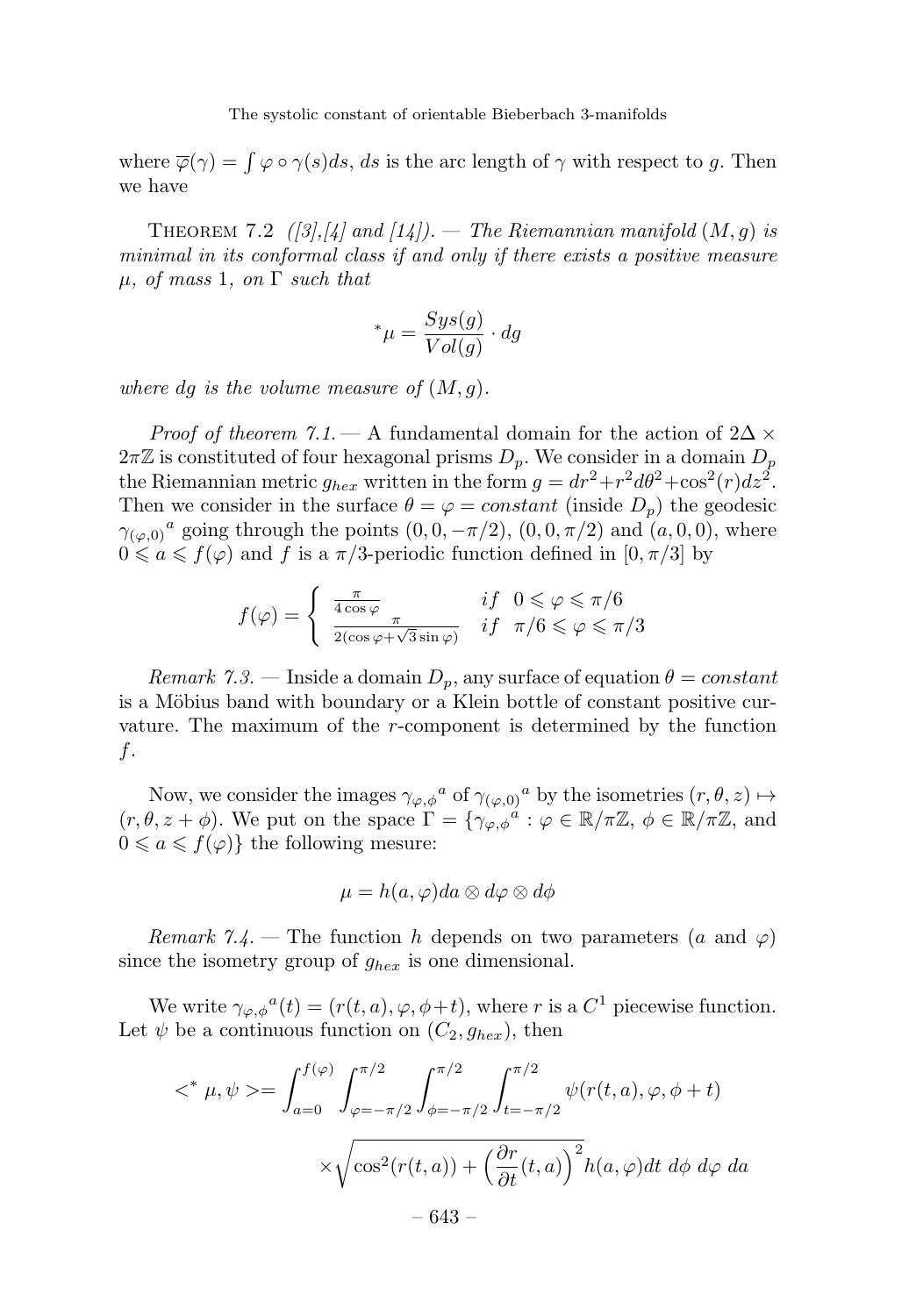The changes of variables:  $x = r(t, a)$ ,  $\varphi = y$  and  $z = \phi + t$  give

$$
\langle \xi^* | \mu, \psi \rangle = 2 \int_{y=-\pi/2}^{\pi/2} \int_{z=-\pi/2}^{\pi/2} \int_{x=0}^{f(y)} \int_{a=x}^{f(y)} \varphi(x, y, z)
$$

$$
\times \sqrt{\left(\frac{\cos(y)}{\alpha(y, a)}\right)^2 + 1} h(a, y) dy \, dz \, dx \, da
$$

where we set  $\alpha(x,a) = \frac{\partial r}{\partial t}(t,a)$ .

Finally

$$
^*\mu(r,\theta,z) = 2\frac{\chi(r \leq f(\theta))}{r\cos(r)} \int_{a=r}^{f(\theta)} \sqrt{\left(\frac{\cos(r)}{\alpha(r,a)}\right)^2 + 1} \ h(a,\theta) da \ dg_{hex}(r,\theta,z)
$$

To calculate the function  $\alpha(y, a)$ , we will use the fact that the curves  $\gamma_{\varphi, \phi}{}^a$ are geodesics. Let  $g_{hex}^{\varphi}$  be the metric induced by  $g_{hex}$  on the hypersurface  $\theta = \varphi$ . Then  $g_{hex}^{\varphi} = dr^2 + \cos^2(r)dz^2$  can be written in the form  $g(y)(dx^2 +$  $dy^2$ ) and the geodesics  $\{\gamma_{\varphi,\phi}^a: 0 \leq a \leq f(\varphi), \phi \in \mathbb{R}/\pi\mathbb{Z}\}\$  will have to satisfy the condition (see [16])

$$
\frac{d}{dx}\left(y'\left(\frac{g(x)}{1+y'^2}\right)^{1/2}\right) = 0
$$

where  $y' = \frac{dy}{dx}$ . In our case, we have  $g(x) = \cos^2(r)$  and  $y' = \frac{\cos(r)}{\alpha(r,a)}$ . We get

$$
\alpha^{2}(r,a) = \frac{\cos^{2}(r)}{\cos^{2}(a)} \left( \cos^{2}(r) - \cos^{2}(a) \right)
$$

Finally we have

$$
^*\mu(r,\theta,z) = 2\frac{\chi(r \leq f(\theta))}{r} \Big(\int_{a=r}^{f(\theta)} \big(\cos^2(r) - \cos^2(a)\big)^{-\frac{1}{2}} h(a,\theta) da\Big) dg_{hex}(r,\theta,z)
$$

Now we are capable of calculating the function  $h$ . It should satisfy the equation

$$
^*\mu = dg_{hex}
$$

on the band  $r \leq f(\theta)$ . Then we have

$$
2\int_{a=r}^{f(\theta)} (\cos^2(r) - \cos^2(a))^{-\frac{1}{2}}h(a,\theta)da = r
$$
  
- 644 -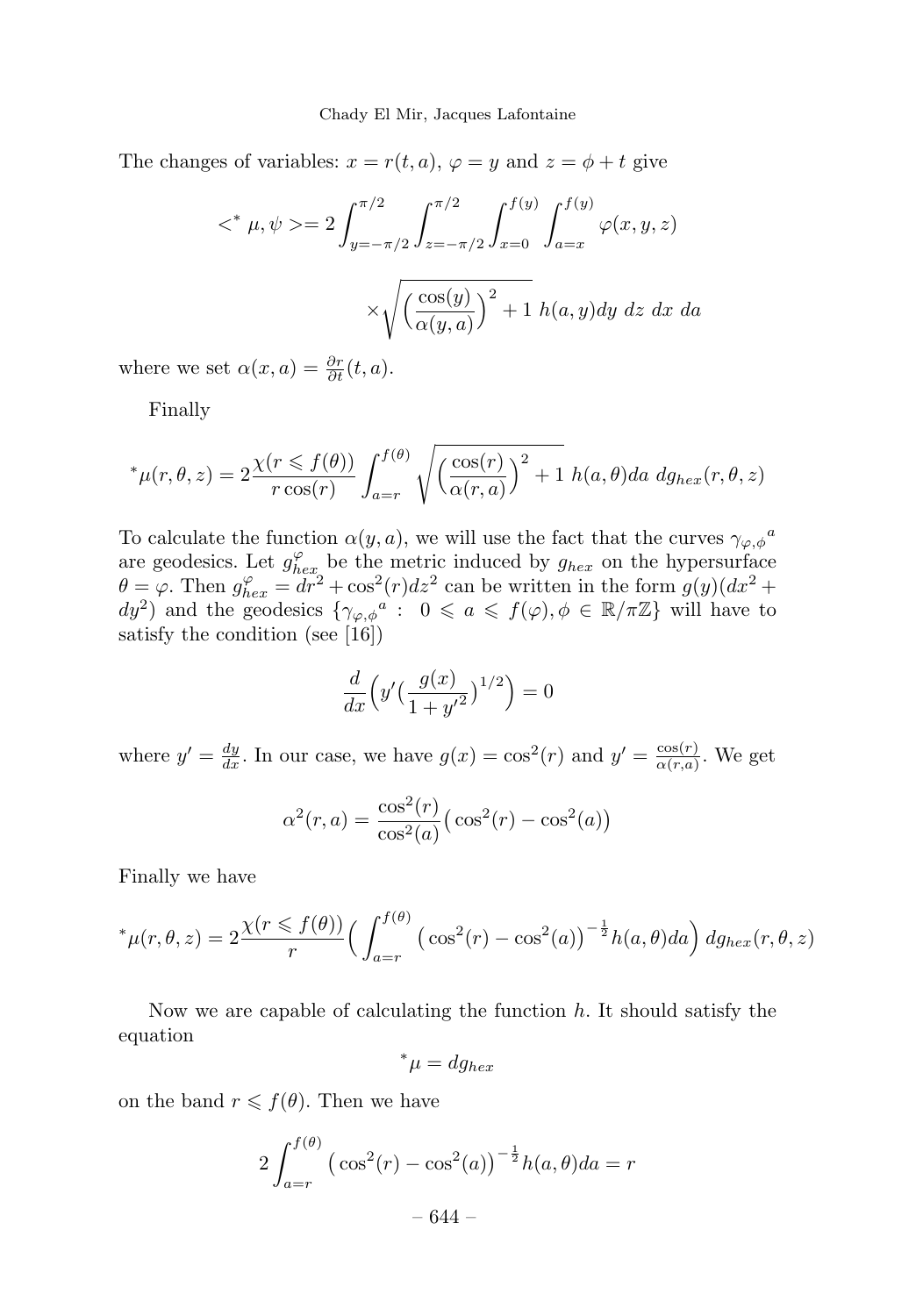We put  $z = \cos^2(a) - \cos^2(f(\theta))$  and  $t = \cos^2 r - \cos^2(f(\theta))$ , we get the equation

$$
\int_0^t (t-z)^{-1/2} \beta(z,\theta) dz = \delta(t)
$$

where  $\delta(t) = \cos^{-1}(\sqrt{t + \cos^2(f(\theta))})$ . The solution of this equation is

$$
\beta(z) = \frac{1}{\pi} \left( \frac{\delta(0)}{\sqrt{z}} + \int_0^z (z - x)^{1/2} \delta'(x) dx \right)
$$

We can easily verify that the integral in the preceding expression does converge and that

$$
\beta(z,\theta) = \frac{1}{\pi} \Big( \frac{f(\theta)}{\sqrt{t}} - \int_0^z \frac{dx}{2((z-x)(x+\cos^2(f(\theta)))(1-x-\cos^2(f(\theta))))^{1/2}} \Big)
$$

Finally

$$
h(a, \theta) = \frac{4 \cos(a) \sin(a)}{\pi} \left( \frac{f(\theta)}{\sqrt{\cos^2 a - \cos^2(f(\theta))}} - I(a, \theta) \right)
$$

where

$$
I(a,\theta) = \int_0^{\cos^2 a - \cos^2(f(\theta))} \frac{dx}{2((\cos^2 a - \cos^2(f(\theta)) - x)(x + \cos^2(f(\theta)))(1 - x - \cos^2(f(\theta))))}^{1/2}
$$

We define the same way  $\mu$  on the the family of systolic geodesics  $s(\Gamma)$ where  $s$  is the symmetry with respect to the boundary of the hexagonal prism  $D_p$ .

Finally we have  $^*\mu = dg_{hex}$ , which proves that  $g_{hex}$  is extremal in its formal class. conformal class.

Remark 7.5. – The previous result still holds for metrics on  $C_2$  obtained by taking the quotient of  $(\mathbb{R}^3, h)$  by the group generated by 2 $\Delta$  and  $\sigma$  with no condition on the parameter a (the length of the shortest vector in  $\Delta$ ) but the calculations become a bit more complicated.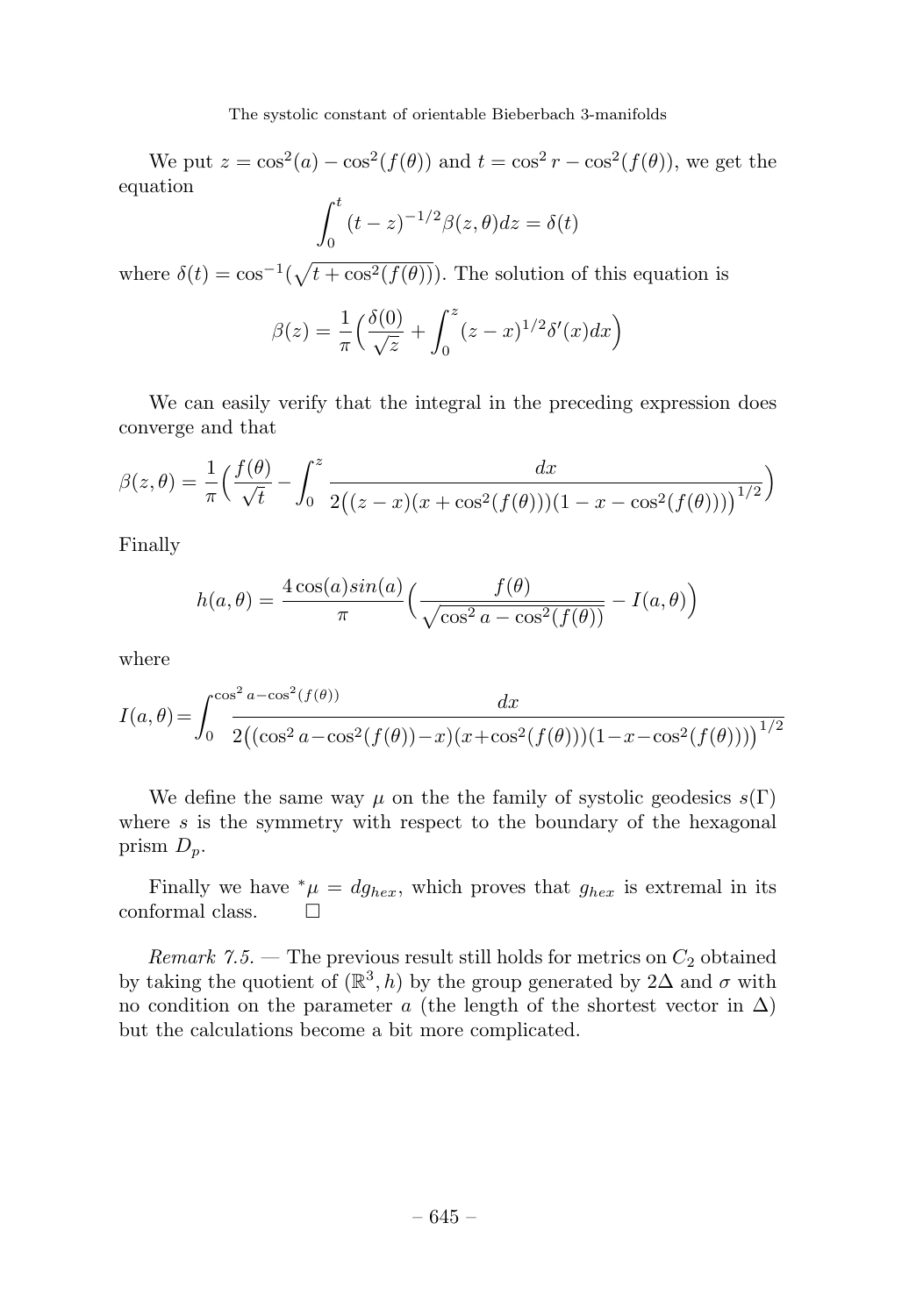# 8. Comparison between  $(C_2, g_{hex})$ and the face-centered cubic torus

Among flat tori of dimension 3, the face-centered cubic one is the best for the isosystolic inequality. It is the quotient of  $\mathbb{R}^3$  by a face-centered cubic lattice. It is known that this torus, that we denote by  $T_{fcc}$ , is a very good candidate to realize the systolic constant of tori of dimension 3. It satisfies the following properties:

- At any point in  $T_{fcc}$  there exists exactly 6 systolic geodesics going through the point.
- The systolic geodesics of any systolic class of  $T_{fcc}$  cover the torus. A systolic class is an element of the fundamental group that contains at least one systolic geodesic.
- It is extremal (for the isosystolic inequality) in its conformal class.

Our singular metric  $(C_2, g_{hex})$  verifies the second and third properties, and a stronger one than the first: At any point outside the singularity of  $(C_2, g_{hex})$ , there exists infinitely many systolic geodesics going through the point.

For the points on the singularity, there are 4 systolic geodesics going through any of these points: 3 in the horizontal flat 2-torus and 1 in the surface  $\theta = constant$ . The singularity subset anyway has zero measure.

We think that as for the face-centered cubic torus, the manifold  $(C_2, g_{hex})$ is a very good candidate to realize the systolic constant because it has an abondance of systolic geodesics that can be seen by the fact that it satisfies the properties mentioned above.

When speaking about the metrics  $(C_3, g_{hex})$ ,  $(C_6, g_{hex})$  and  $(C_4, g_c)$ , they still satisfy the property of being covered by systolic geodesics mentioned in the introduction. But we cannot say if they satisfy something stronger as for the manifold  $(C_2, g_{hex})$  since we do not have much information about the length of the vertical geodesics.

The following table gives a comparison between the greatest systolic ratio among the flat metrics on each one of the manifolds  $C_2, C_3, C_4$  and  $C_6$  $(\tau(\text{flat}))$  and the greatest systolic ratio among the singular metrics we have constructed on these manifolds  $(\tau(\text{singular}))$ .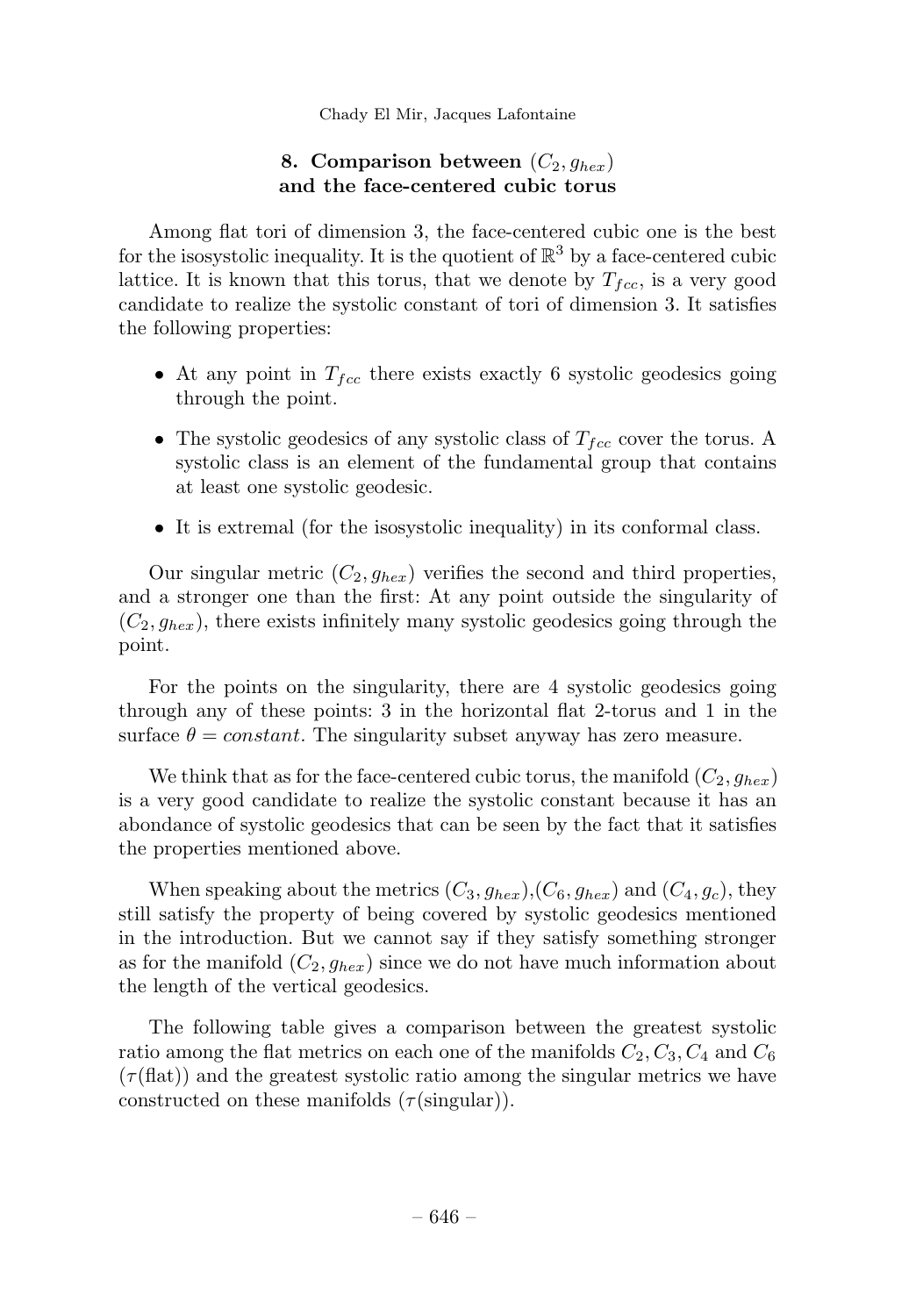| type    | $\tau(\text{flat})$ | approximate value | $\tau$ (singular) |
|---------|---------------------|-------------------|-------------------|
| $C_2$   |                     | $\approx 1,154$   | $\approx 1.38$    |
| $C_3$   |                     | $\approx 1,154$   | $\approx 1,24$    |
| $C_{4}$ |                     |                   | $\approx 1.05$    |
| $C_{6}$ |                     | $\approx 1,154$   | $\approx 1,18$    |

The systolic constant of orientable Bieberbach 3-manifolds

Acknowledgements. — The first author is grateful to Benoit Michel for useful discussions and remarks especially on  $lemma 6.5$ . He also thanks the "Lebanese Association for Scientific Research" for hospitality and support. Both authors thank the referee for constructive criticism.

# Bibliography

- [1] BABENKO (I.). Souplesse intersystolique forte des variétés fermées et des poly`edres, Ann. Inst. Fourier 52 no. 4, p. 1259-1284 (2002).
- [2] Bavard (C.). Inégalité isosystolique pour la bouteille de Klein, Math. Ann. 274, p. 439-441 (1986)
- [3] BAVARD (C.). Inégalités isosystoliques conformes pour la bouteille de Klein, Geom. Dedicata 27, p. 349-355 (1988).
- [4] BAVARD (C.). Inégalités isosystoliques conformes, Comment. Math. Helv 67, p. 146-166 (1992).
- [5] Bavard (C.). Une remarque sur la géométrie systolique de la bouteille de Klein, Arch. Math. (Basel) 87 (2006), No 1, p. 72-74 (1993).
- [6] BERGER (M.). Systoles et applications selon Gromov, Séminaire N. Bourbaki, exposé 771, Astérisque 216, p. 279-310 (1993).
- [7] Burago (D.), Burago (Y.D.), Ivanov (S.). —A course in metric geometry, Graduate studies in Mathematics (33), Amer. Math. Soc., Providence, R.I. (2001).
- [8] Calabi (E.). —Extremal isosystolic metrics for compact surfaces, Actes de la table ronde de géométrie différentielle, Semin. Congr 1, Soc.Math.France p. 146-166  $(1996)$ . 3).
- [9] Charlap (L.S.). —Bieberbach Groups and Flat Manifolds, Springer Universitext, Berlin (1986).
- [10] Cheeger (J.), Ebin (D.). —Comparison Theorems in Riemannian Geometry, North-Holland Publishing Co., Amsterdam (1975).
- [11] ELMIR  $(C.)$ , LAFONTAINE  $(J.)$ . Sur la géométrie systolique des variétés de Bieberbach, Geom. Dedicata. 136, p. 95-110 (2008)
- [12] Gallot (S.), Hulin (D.), Lafontaine (J.). —Riemannian Geometry, 3rd edition, Springer, Berlin Heidelberg (2004).
- [13] Gromov (M.). —Filling Riemannian manifolds, J. Diff. Geom. 18, p. 1-147 (1983)
- [14] Jenkins (J.A.). —On the existence of certain general extremal metrics, Ann. of Math. 66, p. 440-453 (1957).
- [15] KATZ (M.G.). Systolic Geometry and Topology, Math. Surveys and Monographs 137, Amer. Math. Soc., Providence, R.I. (2007).